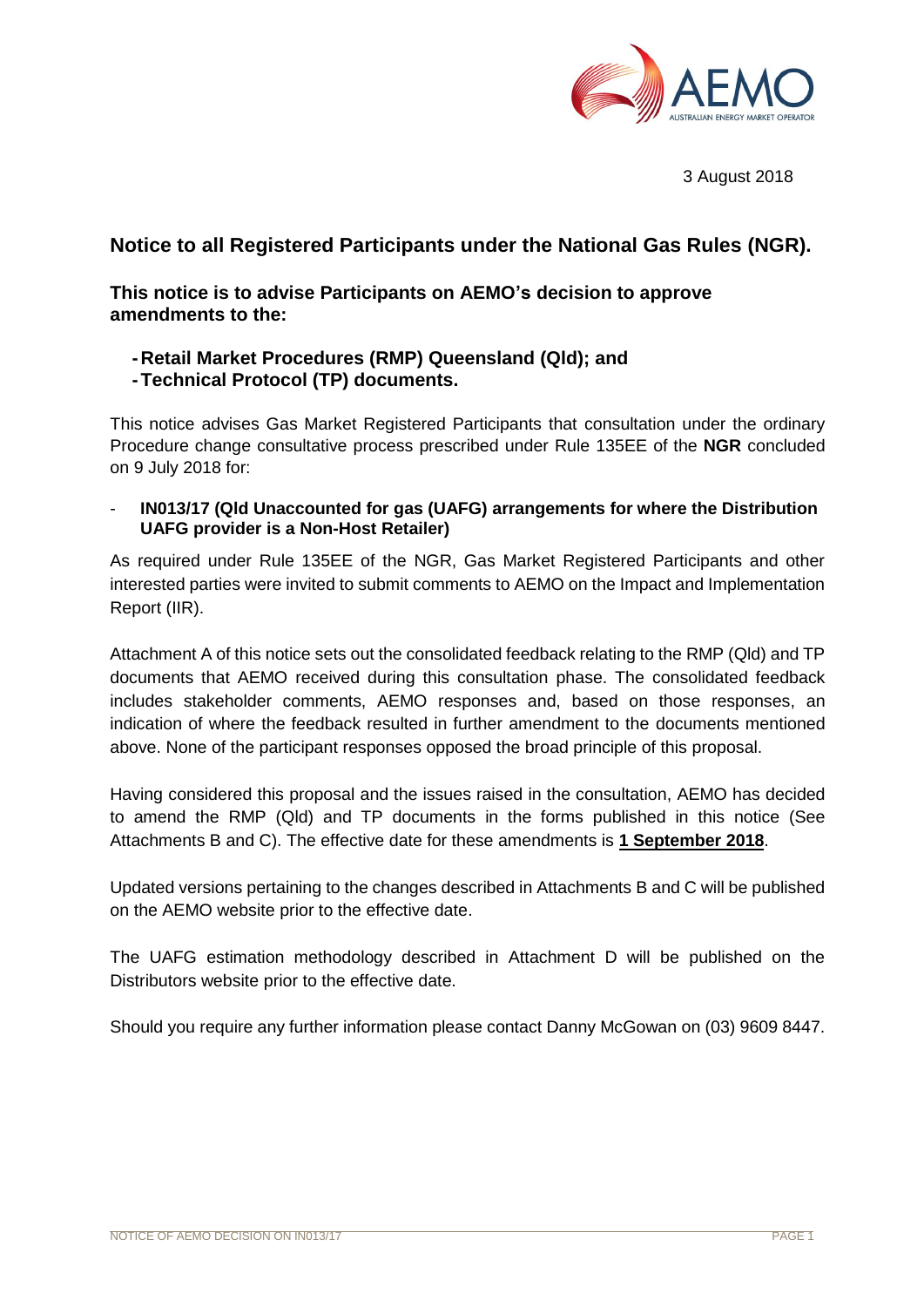# **ATTACHMENT A – SUBMISSIONS RECEIVED FOR CHANGE**

# **SUBMISSIONS RELATING TO THE IIR 8 JUNE 2018 TO 9 JULY 2018**

**General Comments on the IIR**

**Sections 1 to 4 of the IIR sets out AEMOs critical examination of the proposal. Does your organisation supports AEMO's examination of the proposal?**

| <b>Date</b> | <b>Participant</b> | <b>Issue / Comment</b>                   | <b>AEMO Comment</b>     |
|-------------|--------------------|------------------------------------------|-------------------------|
| 2 July 2018 | AGL                | Yes                                      | AEMO acknowledges AGL's |
|             |                    |                                          | support                 |
| 9 July 2018 | Origin             | Yes                                      | AEMO acknowledges OE's  |
|             |                    |                                          | support                 |
| 9 July 2018 | <b>APA</b>         | APA on behalf of AGN and Allgas supports | AEMO acknowledges AGN   |
|             |                    | AEMO's examination of the proposal       | and Allgas.             |

**Sections 5 to 9 of the IIR sets out AEMO's assessment of likely effect of proposal. Does your organisation supports AEMO's assessment of likely effect of proposal.?**

| <b>Date</b>                                                                                                                            | <b>Participant</b> | <b>Issue / Comment</b>                   | <b>AEMO Comment</b>     |  |
|----------------------------------------------------------------------------------------------------------------------------------------|--------------------|------------------------------------------|-------------------------|--|
| 2 July 2018                                                                                                                            | AGL                | Yes.                                     | AEMO acknowledges AGL's |  |
|                                                                                                                                        |                    |                                          | support                 |  |
| 9 July 2018                                                                                                                            | Origin Energy      | OE: Yes                                  | AEMO acknowledges OE's  |  |
|                                                                                                                                        |                    |                                          | support                 |  |
| 9 July 2018                                                                                                                            | APA                | APA on behalf of AGN and Allgas supports | AEMO acknowledges of    |  |
|                                                                                                                                        |                    |                                          | AGN and Allgas          |  |
|                                                                                                                                        |                    | AEMO's assessment                        |                         |  |
| Section 10 of the IIR set out AEMOs recommendation. Does your organisation supports AEMO position to recommend the procedures changes? |                    |                                          |                         |  |
| <b>Date</b>                                                                                                                            | <b>Participant</b> | <b>Issue / Comment</b>                   | <b>AEMO Comment</b>     |  |
| 2 July 2018                                                                                                                            | AGL                | Yes                                      | AEMO acknowledges AGL's |  |
|                                                                                                                                        |                    |                                          | support                 |  |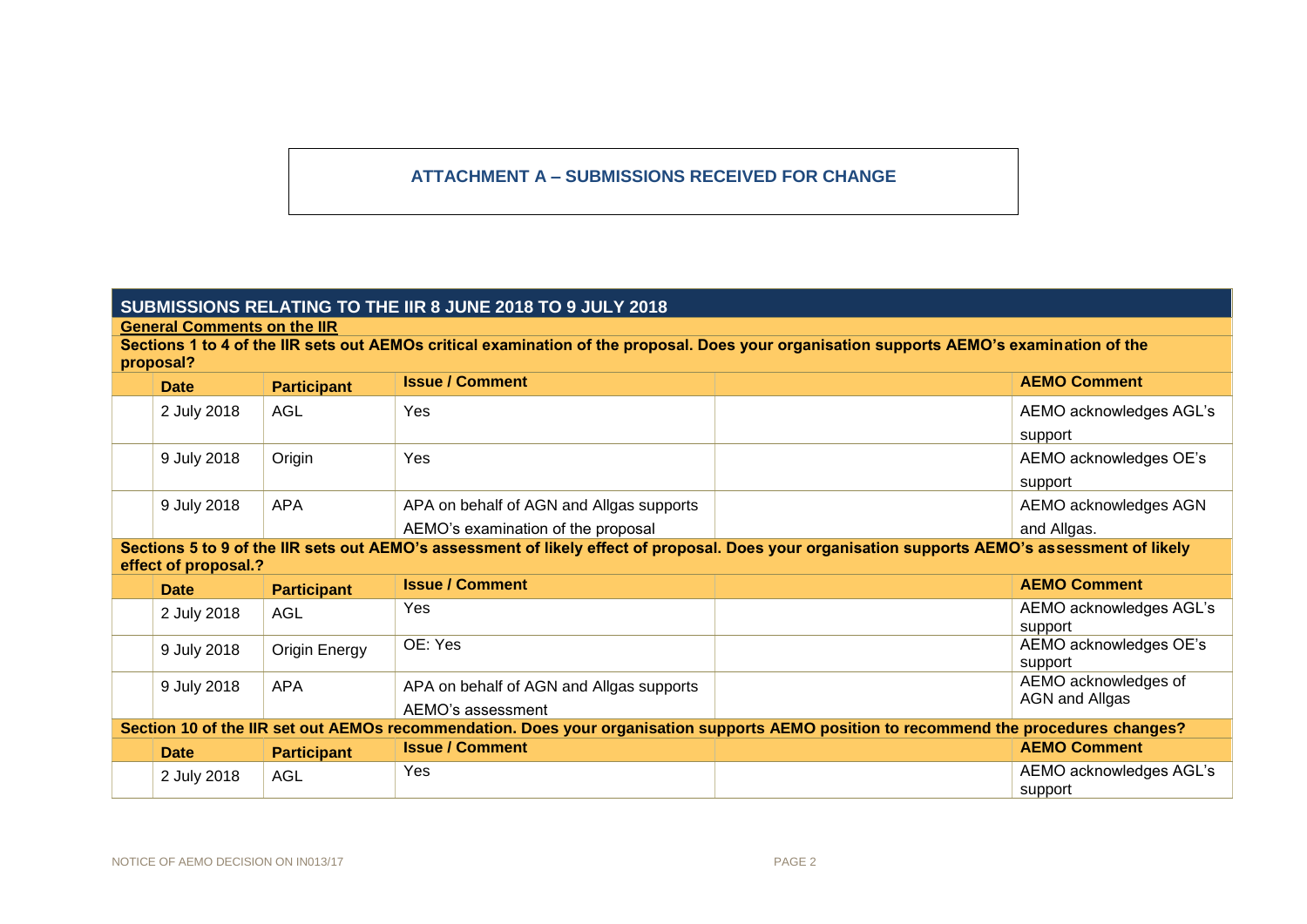|                | SUBMISSIONS RELATING TO THE IIR 8 JUNE 2018 TO 9 JULY 2018 |                                                    |                                                                                                                                                                                                                         |  |                                                                                                                                                                                                                                        |  |
|----------------|------------------------------------------------------------|----------------------------------------------------|-------------------------------------------------------------------------------------------------------------------------------------------------------------------------------------------------------------------------|--|----------------------------------------------------------------------------------------------------------------------------------------------------------------------------------------------------------------------------------------|--|
|                | 9 July 2018                                                | <b>Origin Energy</b>                               | OE: Yes, please observe changes required<br>to RMP references as provided below.                                                                                                                                        |  | AEMO acknowledges OE's<br>support                                                                                                                                                                                                      |  |
|                | 9 July 2018                                                | <b>APA</b>                                         | APA on behalf of AGN and Allgas supports<br>the procedure changes, however please<br>note the suggested minor additions to<br>Appendix A (Table of Transactions) in<br>PBP4.                                            |  | AEMO acknowledges APA's<br>support                                                                                                                                                                                                     |  |
|                |                                                            | <b>Specific comments regarding RMPs and GIP/SP</b> |                                                                                                                                                                                                                         |  |                                                                                                                                                                                                                                        |  |
| #              | <b>Date</b>                                                | <b>Participant</b>                                 | <b>Issue / Comment</b>                                                                                                                                                                                                  |  | <b>AEMO Comment</b>                                                                                                                                                                                                                    |  |
| 1              | 9 July 2018                                                | Origin Energy                                      | Additions to definitions, should be 1.1.1 not<br>1.1.2                                                                                                                                                                  |  | AEMO agree, reference<br>changed                                                                                                                                                                                                       |  |
| $\overline{2}$ | 2 July 2018                                                | <b>AGL</b>                                         | Clause 11.1<br>AGL queries the 30 business day obligation<br>to notify AEMO                                                                                                                                             |  | AEMO believe this timeframe<br>is an appropriate timeframe<br>for the distributor to notify us,<br>this timeframe has not been<br>queried or disputed by the<br>distributor effected by this<br>change.<br>No change to the timeframe. |  |
| 3              | 2 July 2018                                                | <b>AGL</b>                                         | Clause 11.2<br>AGL queries the 20 business day obligation<br>to register the MIRN<br>The key timeframe in this section of the<br>procedures is the time necessary to register<br>the MIRNS and advise the UAFG provider |  | AEMO believe this timeframe<br>is required to ensure that the<br>MIRN is set up correctly and<br>ready for use prior to the first<br>allocation of UAFG.<br>No change to the timeframe.                                                |  |
| 4              | 9 July 2018                                                | <b>Origin Energy</b>                               | Allocated UAFG definition. Refers to as<br>described as in clause 11.2.2.<br>11.2 refers to registration not allocation.<br>Reference it to 11.5                                                                        |  | AEMO agree, reference<br>changed                                                                                                                                                                                                       |  |
| 5              | 9 July 2018                                                | <b>Origin Energy</b>                               | UAFG MIRN definition. Refers to clause<br>11.2.1. should be 11.2                                                                                                                                                        |  | AEMO agree, reference<br>changed                                                                                                                                                                                                       |  |
| 6              | 2 July 2018                                                | <b>AGL</b>                                         | Clause 11.3<br>AGL queries the need to register the<br>reconciliation MIRNS prior to UAFG being<br>delivered.                                                                                                           |  | AEMO notes AGL concerns,<br>but believes that delaying<br>establishment of<br>reconciliation MIRNS will<br>increase risks and increase                                                                                                 |  |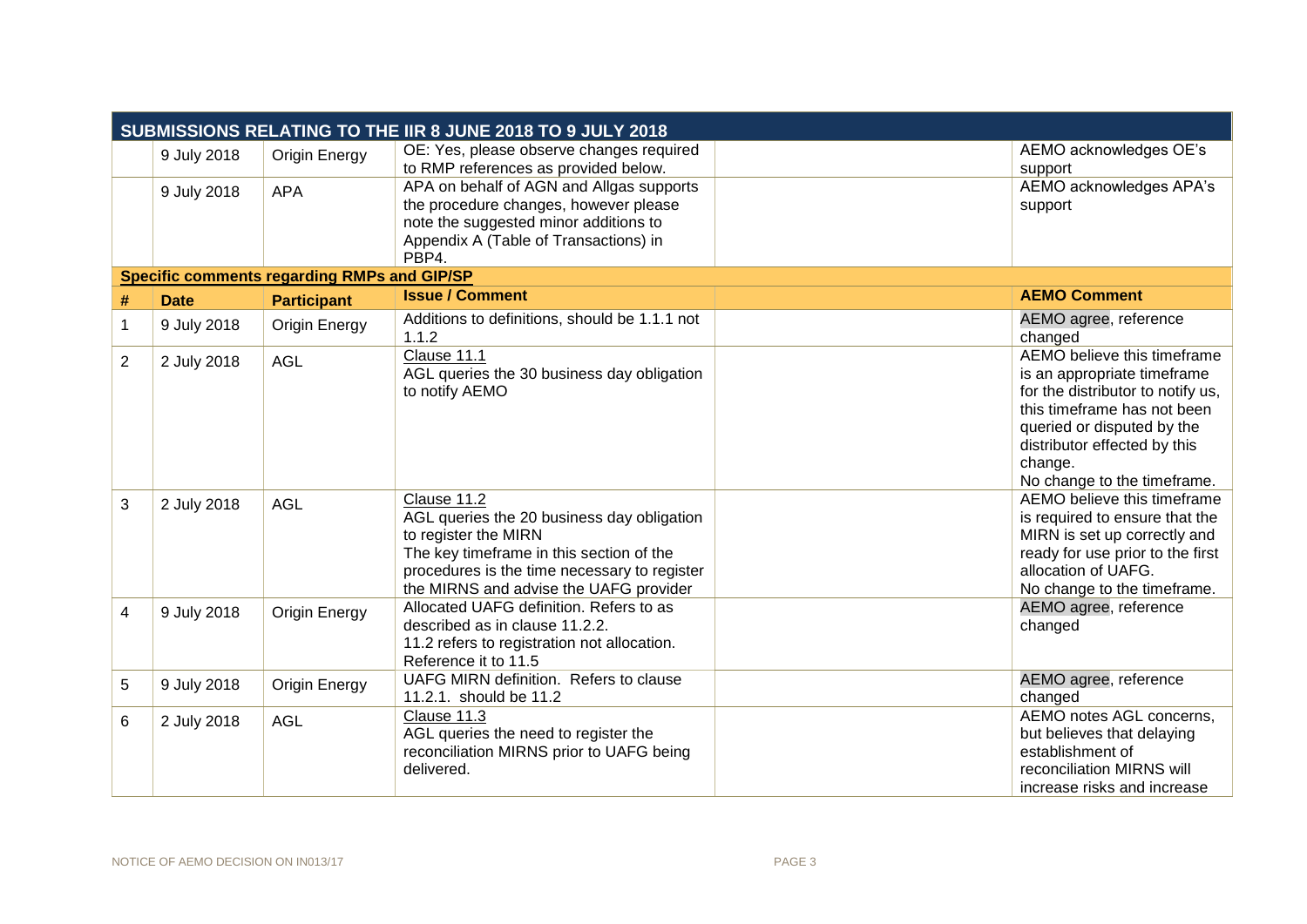|                |             |            | SUBMISSIONS RELATING TO THE IIR 8 JUNE 2018 TO 9 JULY 2018                                                                                                                                                                      |                                                                                                          |                                                                                                                                                                                                                                                                                                                                                                                                                                                                                                                                                                                                                                                                                                                                         |
|----------------|-------------|------------|---------------------------------------------------------------------------------------------------------------------------------------------------------------------------------------------------------------------------------|----------------------------------------------------------------------------------------------------------|-----------------------------------------------------------------------------------------------------------------------------------------------------------------------------------------------------------------------------------------------------------------------------------------------------------------------------------------------------------------------------------------------------------------------------------------------------------------------------------------------------------------------------------------------------------------------------------------------------------------------------------------------------------------------------------------------------------------------------------------|
|                |             |            | The reconciliation MIRNS need to be<br>created in sufficient time for reconciliation to<br>occur, not necessarily UAFG to be<br>delivered<br>Thee seems no point in establishing and<br>paying for MIRNS until they are needed. |                                                                                                          | costs by amounts greater<br>than the savings in fees.<br>Establishing the<br>reconciliation MIRNS at the<br>start eliminates the risk that<br>they are not created at a later<br>stage, leading to additional<br>cost to make database<br>updates under change<br>management.<br>Further, once established<br>they would remain in the<br>meter register and attract<br>FRC fees.<br>With annual fees totalling<br>\$7.65 per meter, this does<br>not seem material (based on<br>2018/19 fees for<br>Queensland).<br>From AEMO's perspective,<br>splitting the meter<br>establishment tasks will<br>decrease efficiency and<br>increase costs - even 15<br>minutes extra processing<br>time will outweigh the \$7.65<br>pa cost saving. |
| $\overline{7}$ | 2 July 2018 | <b>AGL</b> | Clause 11.4/Att C<br>CI 11.4 (a) requires the DB to publish the<br>UAFG methodology on their website.                                                                                                                           | As a result, cl 11.4(a) should be<br>amended, this attachment should be<br>deleted from the RMPs, or the | AEMO agree, amended<br>heading of Att C                                                                                                                                                                                                                                                                                                                                                                                                                                                                                                                                                                                                                                                                                                 |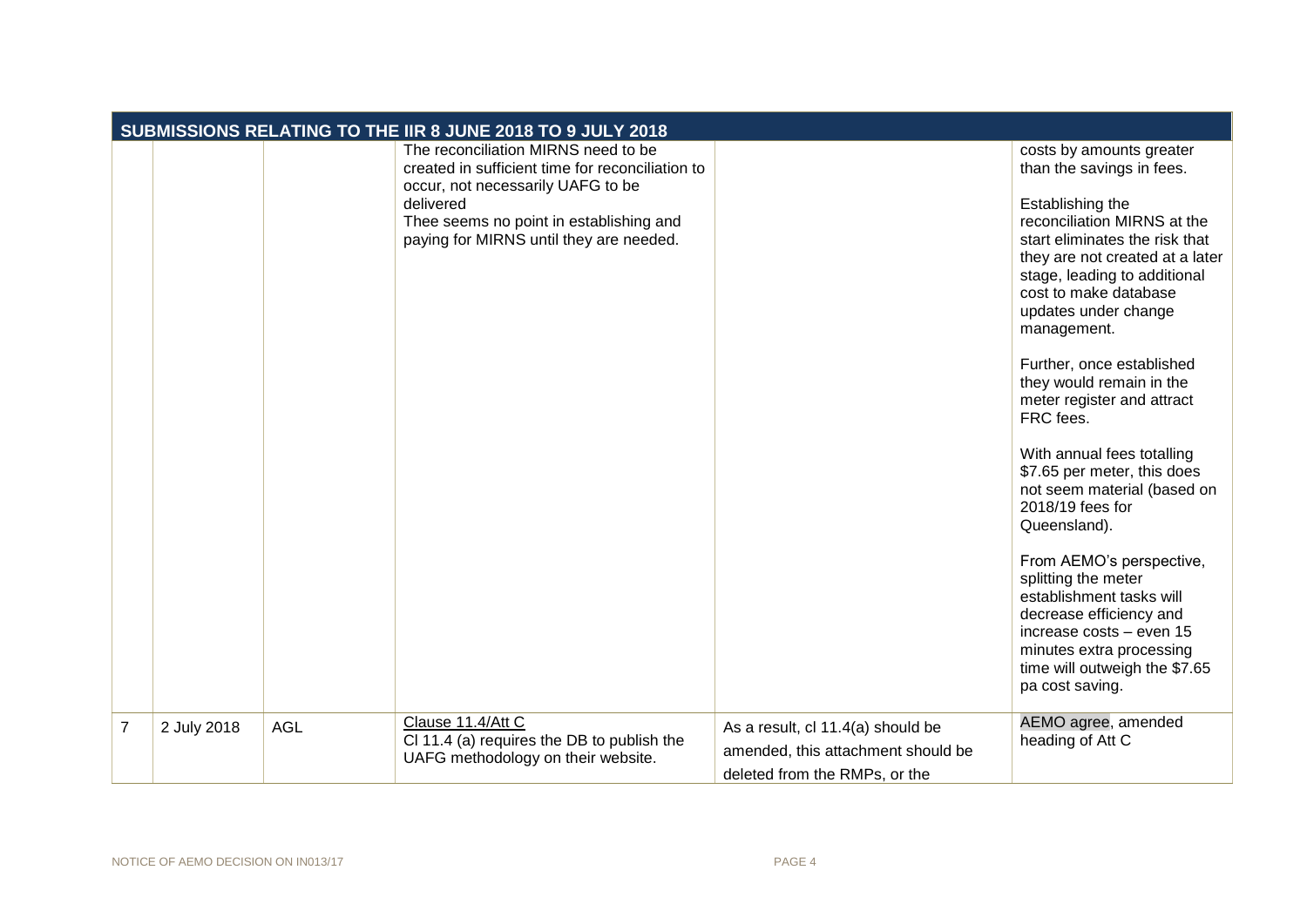| SUBMISSIONS RELATING TO THE IIR 8 JUNE 2018 TO 9 JULY 2018 |             |                      |                                                                                                                                                                                                                                                                                                                                                                 |                                                                   |                                                                                                                                                                                                                                                                                                                                                                                                                                                                                                                                                                                                                                                           |
|------------------------------------------------------------|-------------|----------------------|-----------------------------------------------------------------------------------------------------------------------------------------------------------------------------------------------------------------------------------------------------------------------------------------------------------------------------------------------------------------|-------------------------------------------------------------------|-----------------------------------------------------------------------------------------------------------------------------------------------------------------------------------------------------------------------------------------------------------------------------------------------------------------------------------------------------------------------------------------------------------------------------------------------------------------------------------------------------------------------------------------------------------------------------------------------------------------------------------------------------------|
|                                                            |             |                      |                                                                                                                                                                                                                                                                                                                                                                 | attachment heading modified to reflect<br>the obligation of 11.4. |                                                                                                                                                                                                                                                                                                                                                                                                                                                                                                                                                                                                                                                           |
| 8                                                          | 9 July 2018 | <b>Origin Energy</b> | UAFG estimation methodology referred in<br>clause 11.4 (not 11.3)                                                                                                                                                                                                                                                                                               |                                                                   | AEMO agree, reference<br>changed                                                                                                                                                                                                                                                                                                                                                                                                                                                                                                                                                                                                                          |
| 9                                                          | 9 July 2018 | <b>Origin Energy</b> | CTM injection report.<br>Refers to clause 11.5.1 and 11.5.2 (a) (ii).<br>These clauses should reference 11.6.1                                                                                                                                                                                                                                                  |                                                                   | AEMO agree, reference<br>changed                                                                                                                                                                                                                                                                                                                                                                                                                                                                                                                                                                                                                          |
| 10                                                         | 2 July 2018 | <b>AGL</b>           | <b>Clause 11.6.2</b><br>The process requires agreement of data<br>with 40 b/days and a requirement to resolve<br>any disagreement.<br>However, it is not clear what the process is<br>if the data cannot be agreed between all<br>users and the DB.<br>Does the DB position stand?<br>Will AEMO mediate ?<br>Regardless, we need a mechanism to move<br>forward |                                                                   | AEMO agree and a new<br>clause has been added to<br>11.6.2.<br>(e) If agreement has not<br>been reached within the time<br>period referred to in clause<br>11.6.2 (b) then the<br>Distributors data will be<br>deemed as the correct<br>consumption data.<br>23/7/2018<br>After meeting with OE, AGL<br>& APA this clause has been<br>updated to:<br>(b) All parties must work in<br>good faith to agree to<br>the data.<br>(c) The data referred to in<br>clause 11.6.2 (a) (i)<br>and (ii), must be:<br>(i) agreed between<br>Distributors and<br>Users within 40<br>business days from<br>the day on which<br>the data was sent<br>by the Distributor. |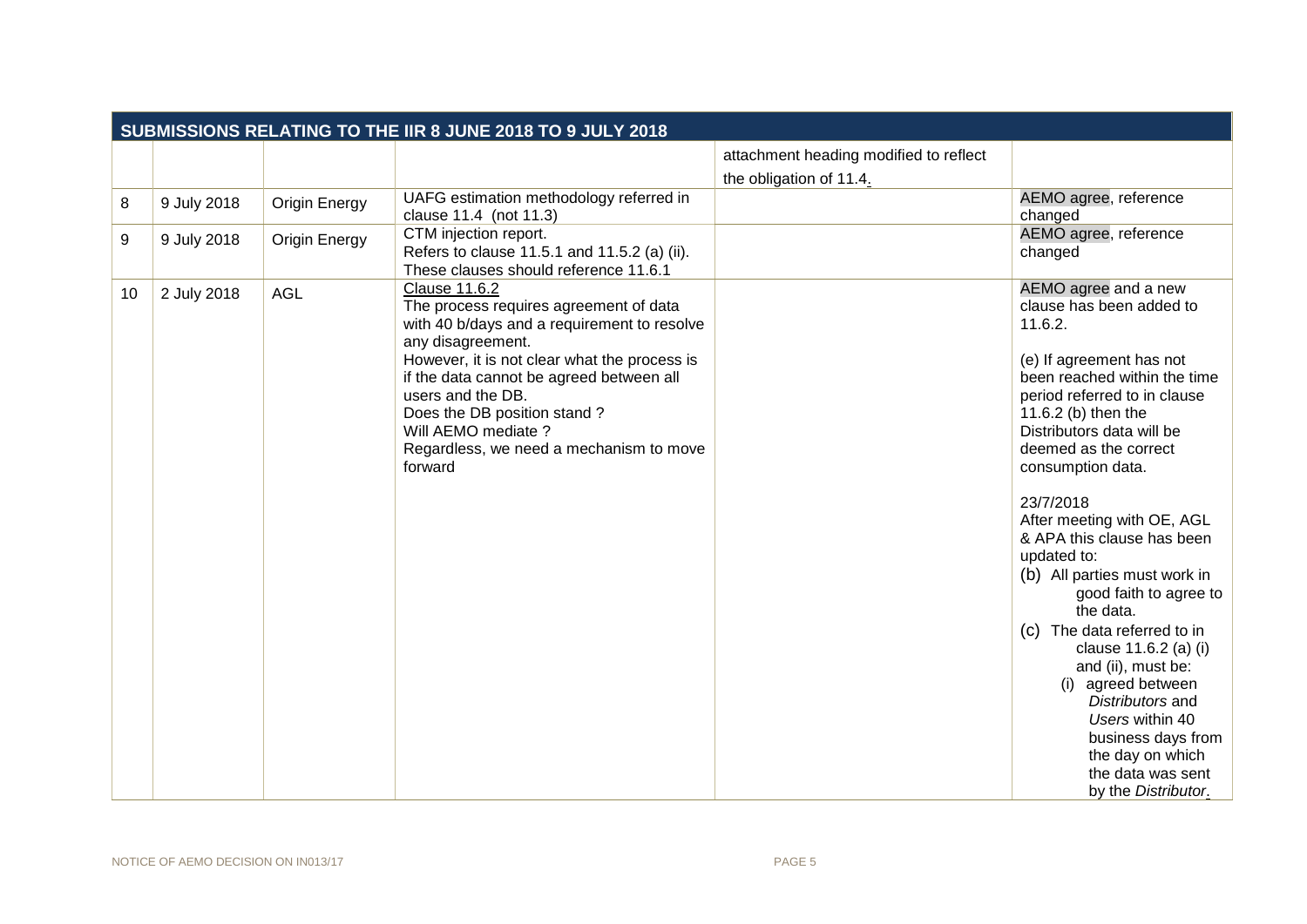| SUBMISSIONS RELATING TO THE IIR 8 JUNE 2018 TO 9 JULY 2018 |  |  |  |  |
|------------------------------------------------------------|--|--|--|--|
|                                                            |  |  |  |  |
|                                                            |  |  |  |  |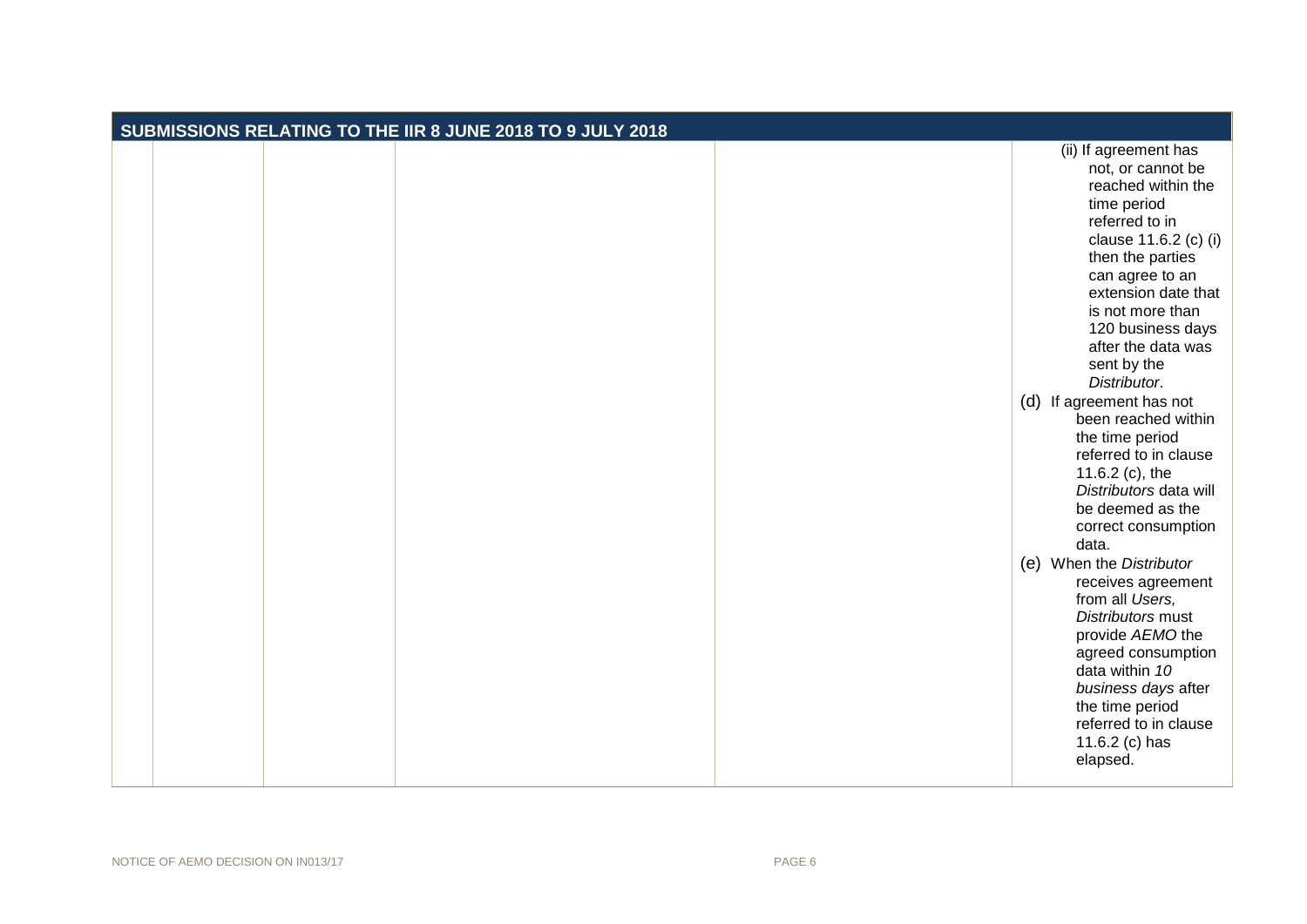|    | SUBMISSIONS RELATING TO THE IIR 8 JUNE 2018 TO 9 JULY 2018 |             |                                                                                                                                                                                                                                                                                                                                                                                                                                                                    |                             |                                  |  |
|----|------------------------------------------------------------|-------------|--------------------------------------------------------------------------------------------------------------------------------------------------------------------------------------------------------------------------------------------------------------------------------------------------------------------------------------------------------------------------------------------------------------------------------------------------------------------|-----------------------------|----------------------------------|--|
| 11 | 2 July 2018                                                | AGL         | Att C<br>The clause cross references 11.3, which is<br>11.3 Registration of the UAFG<br>reconciliation MIRN.                                                                                                                                                                                                                                                                                                                                                       | Change reference to Cl 11.4 | AEMO agree, reference<br>changed |  |
| 12 | 2 July 2018                                                | <b>AEMO</b> | Minor miscellaneous changes:<br>1. Add an effective date and<br>versioning number to the<br>Distributors UAFG estimation<br>methodology.<br>2. Italicise the following:<br>- the word "UAFG" in the definition<br>reconciliation quantity;<br>- the word "FRO" in the definition<br><b>UAFG MIRN;</b><br>- the word "UAFG" in clause 11.2 (a);<br>- the word "UAFG" in clause 11.6.4 (e)<br>(i) and (ii);<br>- the word "Procedure" in clause 11.6.4<br>$(f)$ (ii) |                             | AEMO agrees this change.         |  |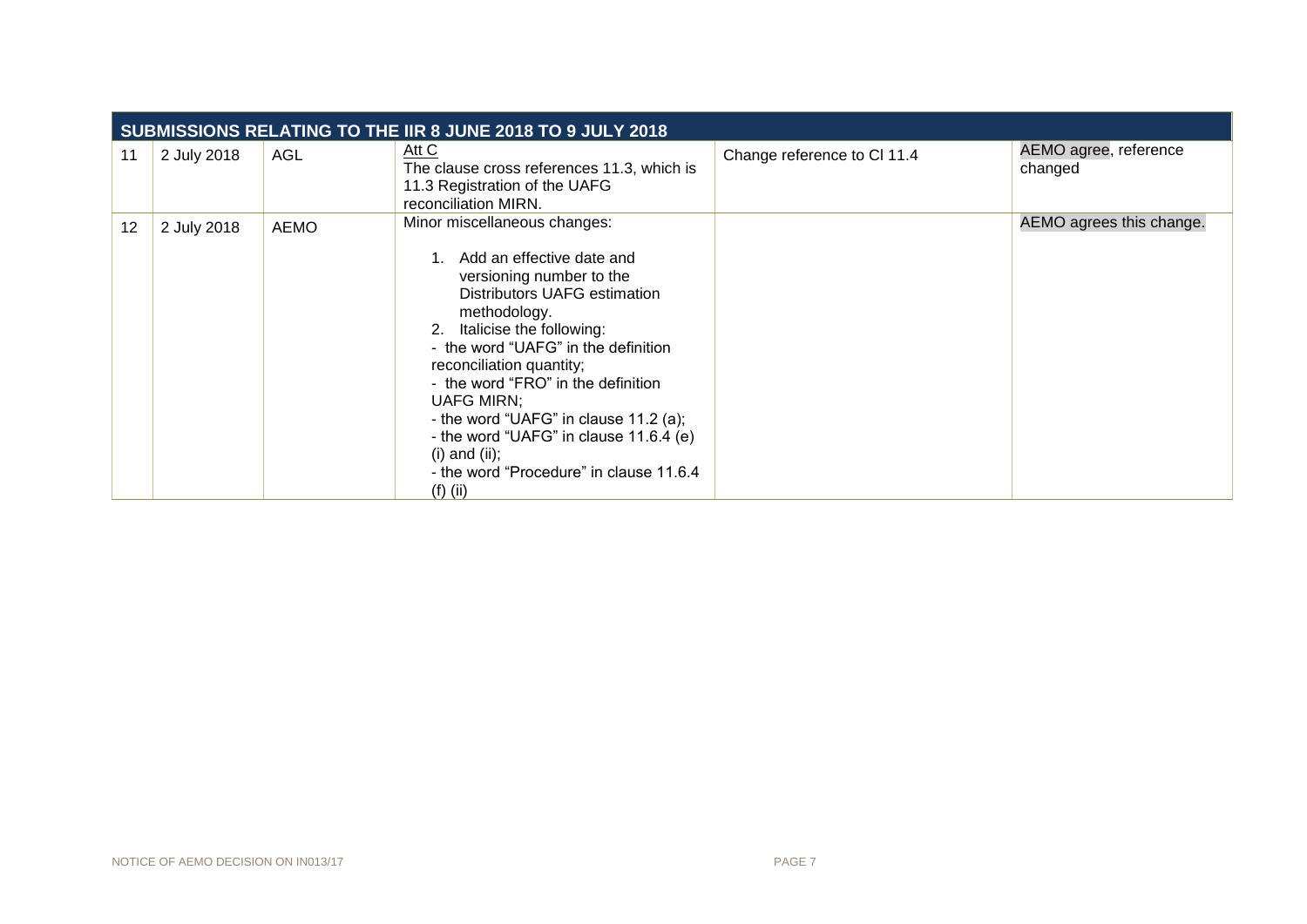## **ATTACHMENT B**

# **Proposed changes: Retail Market Procedures – Qld** Red strikeout means delete and blue underline means insert

# **1.1.1 Definitions**

| adjustment period                                    | Period agreed between the Distributor and Users for<br>adjusted energy and or delivery.                                                                                                                                                                                       |
|------------------------------------------------------|-------------------------------------------------------------------------------------------------------------------------------------------------------------------------------------------------------------------------------------------------------------------------------|
| allocated UAFG                                       | an and a supervisor provider<br>Means the UAFG estimated by the Distributor that is sent<br>to AEMO as described in clause 11.5.                                                                                                                                              |
| reconciliation MIRN                                  | Means the MIRN that the Distributor registers with AEMO<br>to cater for reconciliation adjusted gas delivery for both the<br>UAFG provider and host retailer.                                                                                                                 |
| reconciliation quantity                              | The amount of gigajoules for each withdrawal zone and<br>distribution region provided to Users to enable them to<br>determine whether UAFG is in surplus or shortfall.                                                                                                        |
| <b>Total Consumption</b>                             | All meter readings for all basic meters and interval meters<br>during the UAFG year. This includes UAFG.                                                                                                                                                                      |
| <b>Total Injection</b>                               | Consumed energy from custody transfer meters.                                                                                                                                                                                                                                 |
|                                                      |                                                                                                                                                                                                                                                                               |
| <b>UAFG</b><br><b>UAFG</b> estimation<br>methodology | See definition for <i>unaccounted for gas</i><br>Means the methodology referred to in clause 11.4                                                                                                                                                                             |
| <b>UAFG MIRN</b>                                     | Means the MIRN that the Distributor registers with AEMO<br>with FRO as the UAFG provider for the relevant distribution<br>area as described in clause 11.2 for the purpose of<br>allocating a UAFG value.                                                                     |
| <b>UAFG</b> provider                                 | Means the retailer who provides UAFG in a distribution<br>area for a UAFG year.                                                                                                                                                                                               |
| <b>UAFG</b> year                                     | Means a period for UAFG reconciliation commencing at<br>the start of gas day 1 July in any year and concluding at<br>the end of a gas day 30 June for the following year.                                                                                                     |
| <b>Unaccounted for gas</b>                           | is the difference between the amount of gas injected into<br>the <i>distribution system</i> at all custody transfer meters and                                                                                                                                                |
|                                                      | the amount of gas withdrawn from the distribution system<br>at all distribution supply points, including but not limited to<br>leakage or other actual losses, discrepancies due to<br>metering inaccuracies and variations of temperature,<br>pressure and other parameters. |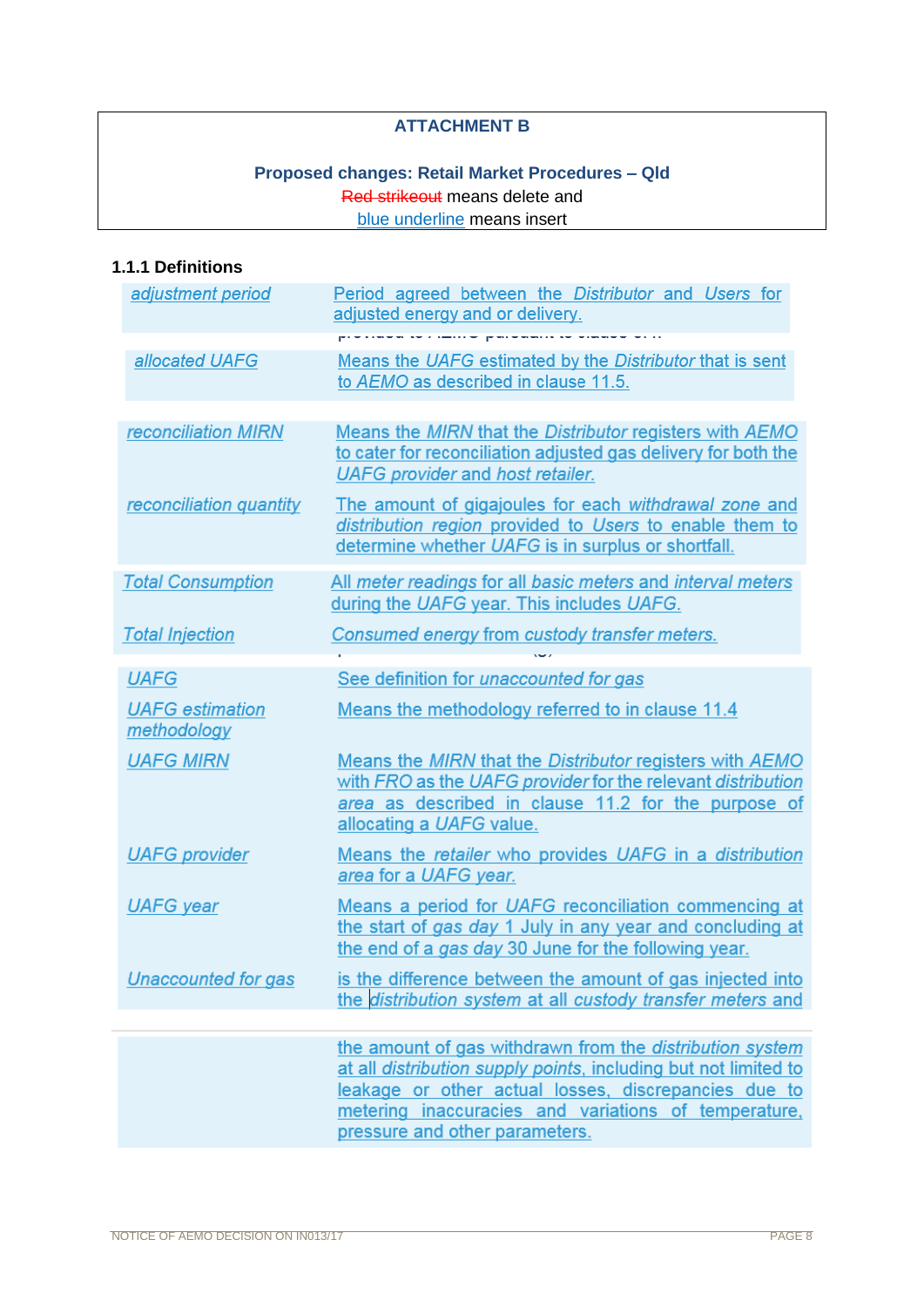### **CHAPTER 11 DISTRIBUTION UNACCOUNTED FOR GAS**

### 11.1 General

The Distributor must notify AEMO within 30 business days of appointing a  $(a)$ **UAFG** provider.

### 11.2 Registration of the UAFG provider MIRN

- No later than 20 business days prior to the UAFG provider commencing  $(a)$ deliveries of UAFG the relevant Distributor must register with AEMO one interval meter MIRNs for each withdrawal zone and distribution region for which the UAFG provider has been appointed.
- $(b)$ The registration of the UAFG MIRN referred to in clause 11.2 (a) must follow the process for the new interval meter referred to in clause 5.2.3 (b).

#### 11.3 Registration of the UAFG reconciliation MIRN

- No later than 20 business days prior to the UAFG provider commencing  $(a)$ deliveries of UAFG the relevant Distributor must register with AEMO the required number of interval meter MIRNs for each withdrawal zone and distribution region. One reconciliation MIRN must have the host retailer as the as the FRO, the other reconciliation MIRN must have the UAFG provider as the FRO if the UAFG provider is not the host retailer.
- The registration of the UAFG registration MIRN referred to in clause 11.5 (a)  $(b)$ must follow the process for a new interval meter referred to in clause 5.2.3 (b).

### 11.4 UAFG estimation methodology

- The Distributor must publish its UAFG estimation methodology on its  $(a)$ website.
- $(b)$ The Distributor will use reasonable endeavours to ensure the UAFG estimation methodology results in the annual reconciliation quantity tending towards zero.
- $(c)$ The Distributor prior to implementing changes to the published UAFG estimation methodology must
	- (i) provide Users and AEMO with the proposed change to the UAFG estimation methodology; and
	- (ii) allow a reasonable time to receive Users and AEMO responses to the proposed changes to the UAFG estimation methodology.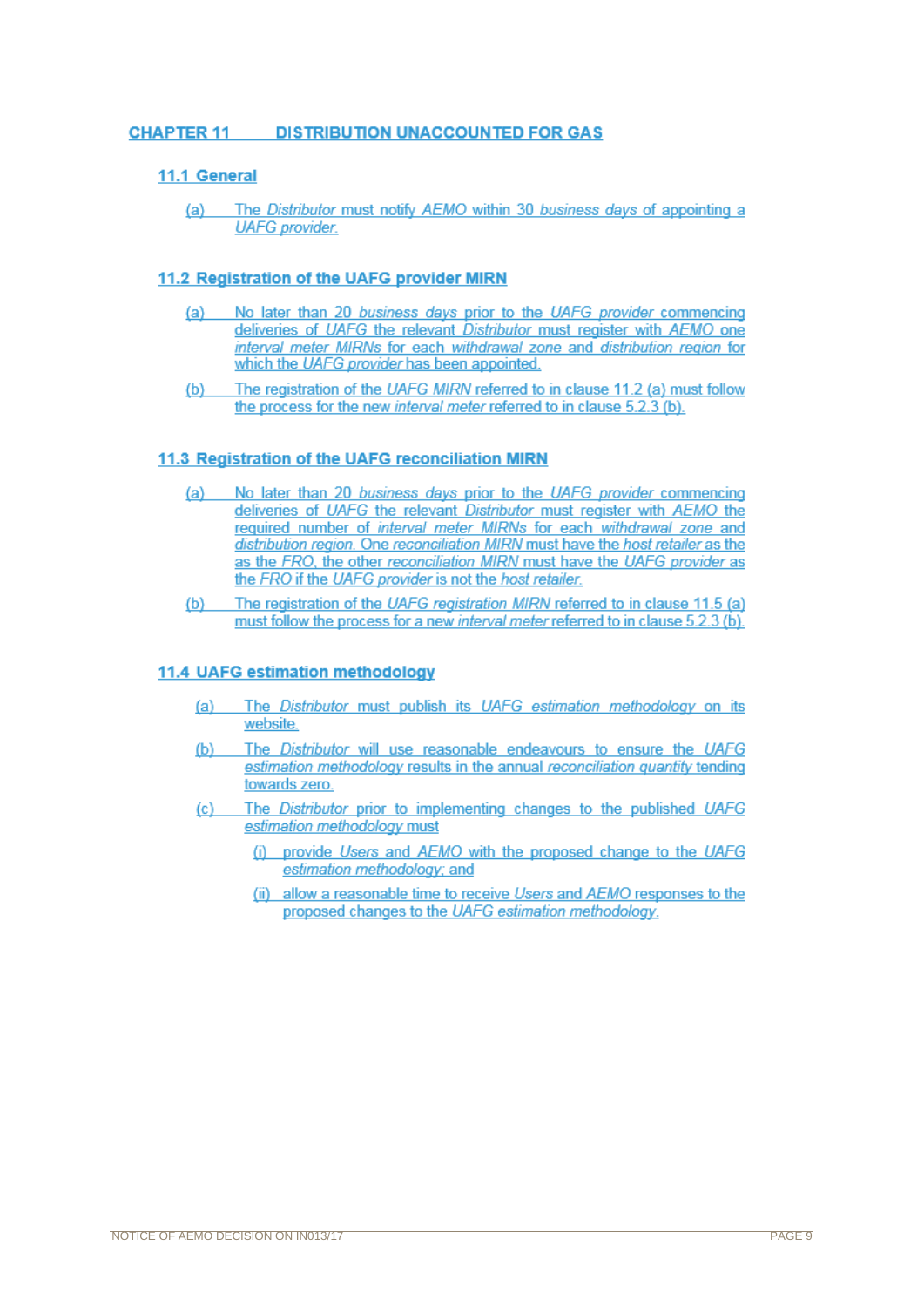### 11.5 Provision of estimated consumed energy for the UAFG MIRN

- For each gas day the Distributor must apply the UAFG estimation (a) l methodology to calculate the estimated daily UAFG for each withdrawal zone and distribution region.
- The Distributor must communicate the estimated UAFG for each withdrawal (b) zone and distribution region for each day to the UAFG provider in the agreed time and format
- At the end of each gas day the Distributor must allocate the daily UAFG  $(c)$ amount for each withdrawal zone and distribution region to the associated UAFG MIRN which has been agreed with the UAFG provider.
- The Distributor must provide the daily estimated UAFG for the UAFG MIRN (d) with the energy data for the interval meters in accordance with the delivery timeframes set out clause 5.5.
- AEMO must use the data in clause 11.5 (b) for settlement purposes. (e).

## 11.6 Annual adiustment of allocated UAFG

### 11.6.1 AEMO to provide annual injection data

Within 10 business days of issuing the nine calendar month revision for June of the UAFG year, AEMO will provide the consumed energy for custody transfer meters for the UAFG year to the Distributors.

### 11.6.2 Distributor, UAFG Provider and User to agree data

- Within 60 business days of having received the data referred to in (a). clause 11.6.1 each Distributor must for each withdrawal zone and distribution region:
	- (i) provide each User with all meter readings for all basic meters and interval meters during the UAFG year for which the User was the FRO during the UAFG year
	- (ii) where the meter readings for basic meters in clause 11.6.2(a)(i) span two UAFG years, the Distributor must allocate the meter reading between the two UAFG years in proportion to the applicable NSL; and
	- (iii) send the data referred to in clause 11.6.1 and 11.6.2 (a) (i) to Users.
- All parties must work in good faith to agree the data.  $(b)$
- $(c)$ The data referred to in clause 11.6.2 (a) (i) and (ii), must be:
	- (i) agreed between Distributors and Users within 40 business days from the day on which the data was sent by the Distributor.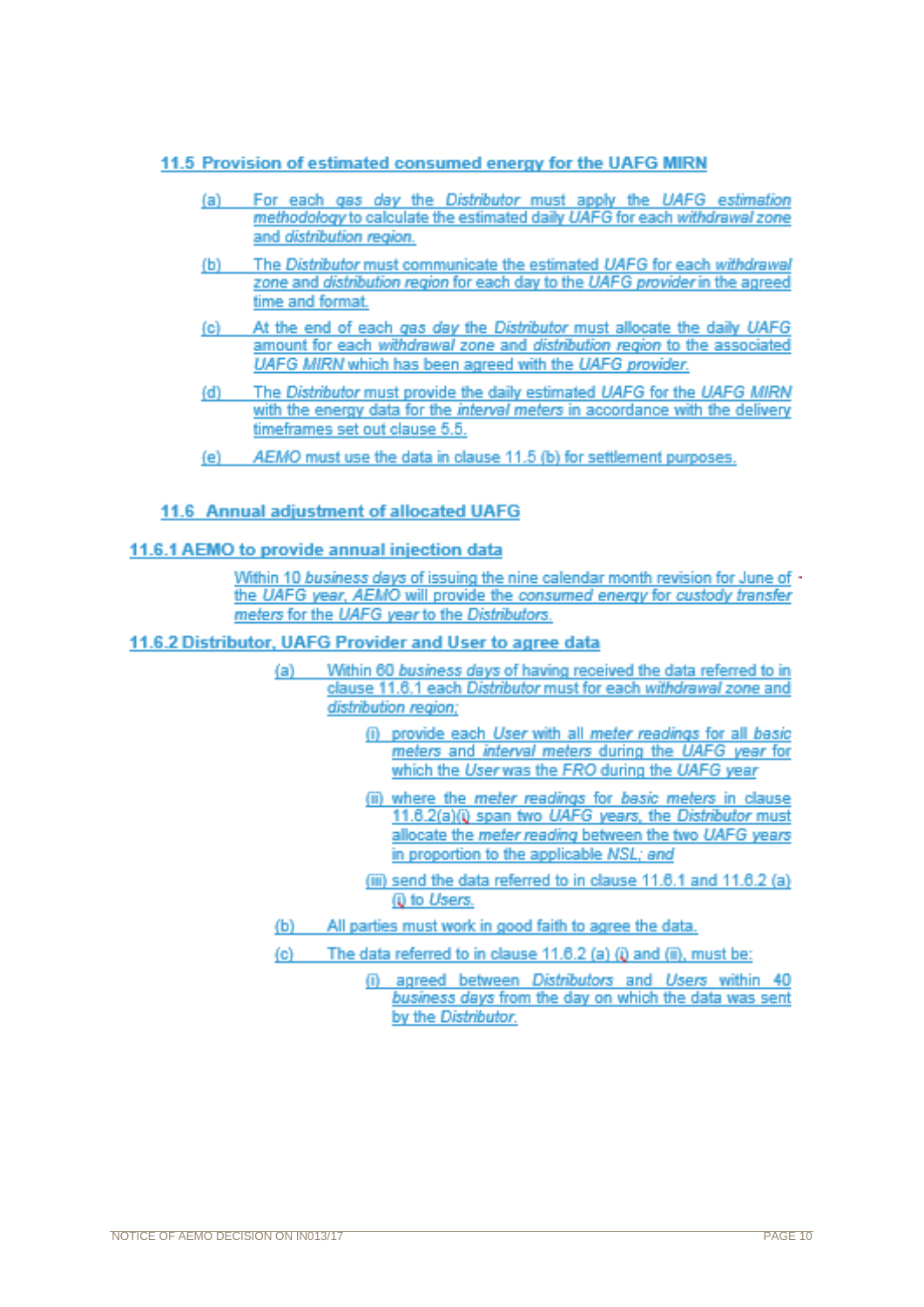- (ii) If agreement has not, or cannot be reached within the time period referred to in clause  $11.6.2$  (c) (i) the the parties can agree to an extension date that is not more than 120 business days after the data was sent by the Distributor.
- If agreement has not been reached within the time period referred  $(d)$ to in clause 11.6.2 (c), the Distributor data will be deemed as a the correct consumption data.
- The Distributor must provide AEMO the agreed consumption data  $(e)$ within 10 business day of either:
	- (i) the Distributor and Users agreeing to the data: or

(ii) the date specified in clause 11.6.2 (c) being passed without agreement being reached on consumption data.

### 11.6.3 AEMO to determine reconciliation quantity.

- $(a)$ Within 25 business days after receiving the data referred to in clause 11.6.2 (d). AEMO must calculate the annual reconciliation quantity for each withdrawal zone and distribution region in accordance with this clause based on the data provided by Distributors.
- AEMO will apply the following formula to calculate the  $(b)$ reconciliation quantity.

Reconciliation quantity = Total Injection - Total consumption

Within 10 business days after calculating the annual reconciliation  $(c)$ quantity under clause 11.6.3 (b) which will include an indicator to signify whether the annual reconciliation quantity is in surplus or shortfall, AEMO must provide the reconciliation quantity, to the Distributor, UAFG provider and the host retailer.

### 11.6.4 Users reconciliation

- Within 20 business days of having received the annual  $(a)$ reconciliation quantity under clause 11.6.3 (c), the UAFG provider and the host retailer must agree on the UAFG adjusted gas deliveries and timeline to resolve their respective surplus or shortfall position for each withdrawal zone and distribution region.
- $(b)$ Within 10 business days after agreeing to the UAFG adjusted gas deliveries and timeline referred to in clause 11.6.4 (a), the UAFG provider must provide the Distributor the agreed UAFG adjusted gas deliveries and timeline for each withdrawal zone and distribution region.
- Daily reconciliation quantities must commence from the first day  $(c)$ of the next month that is, at least 10 business days after the date the total reconciliation quantity is agreed, unless otherwise agreed by the Distributor, host retailer and UAFG provider.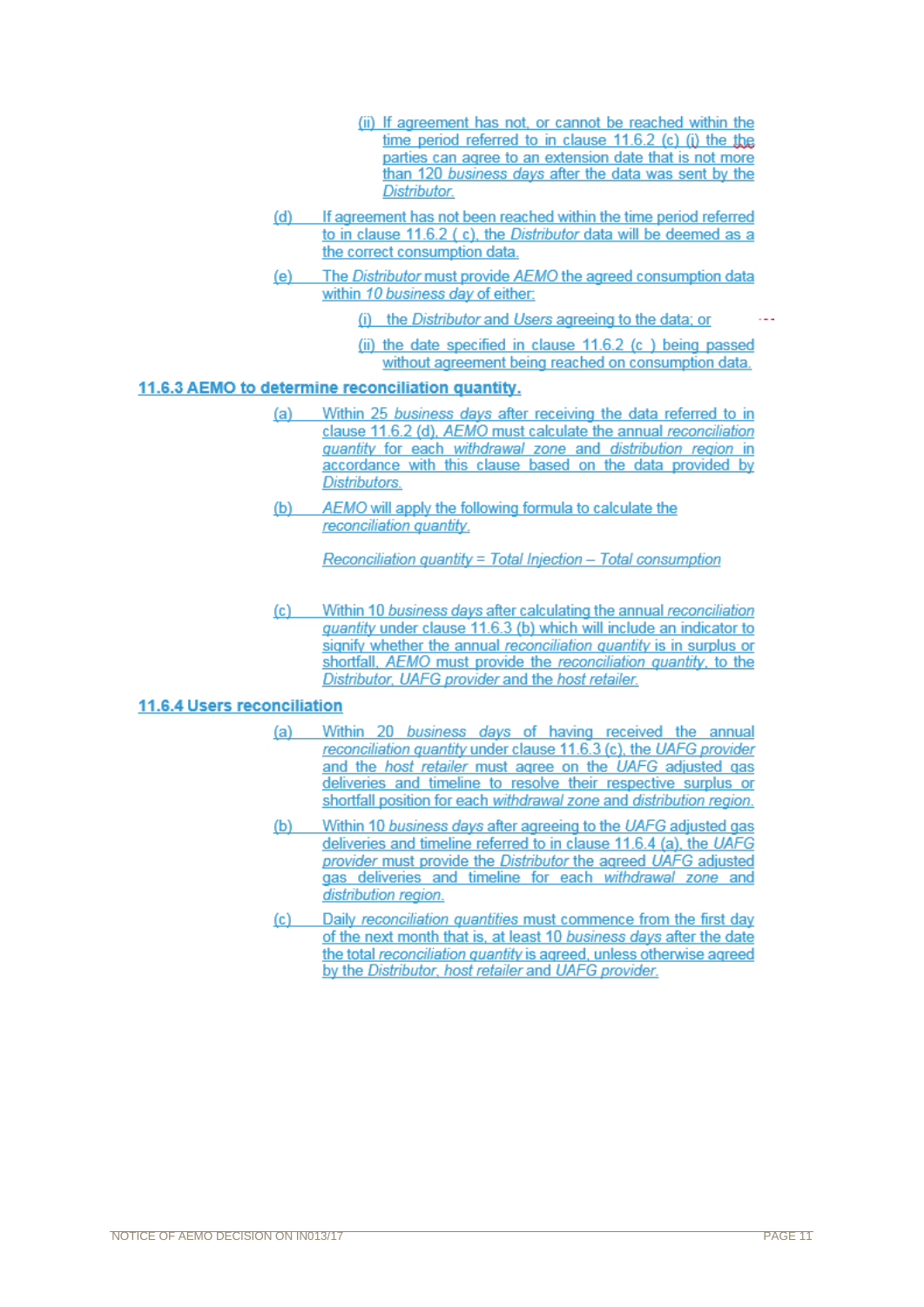- The daily reconciliation quantity will be limited to 500GJ per day  $(d)$ plus one day at less than 500GJ to ensure the entire annual reconciliation quantity is recovered.
- The Distributor provides the daily reconciliation quantity as energy  $(e)$ values to the relevant reconciliation MIRN.
	- (iii) If the daily reconciliation quantity was positive (surplus) the agreed daily reconciliation quantity is sent to the UAFG provider reconciliation MIRN as a positive value (host retailer provided some of the UAFG as the estimate was too low)
	- (iv) If the daily reconciliation quantity was negative (shortfall) the agreed daily reconciliation quantity is sent to the host retailer reconciliation MIRN as a positive value (UAFG provider gave too much UAFG as the estimate was too high)
	- (v) Otherwise the daily reconciliation quantity is zero
- For the avoidance of doubt:  $(f)$ 
	- (i) The responsibilities of the UAFG provider extend until the last gas day for which a daily reconciliation quantity is required for the period they were the UAFG provider.
	- (ii) The changes apply to all UAFG years that end after the effective date of the Procedure (i.e. will include UAFG year 2018/2019)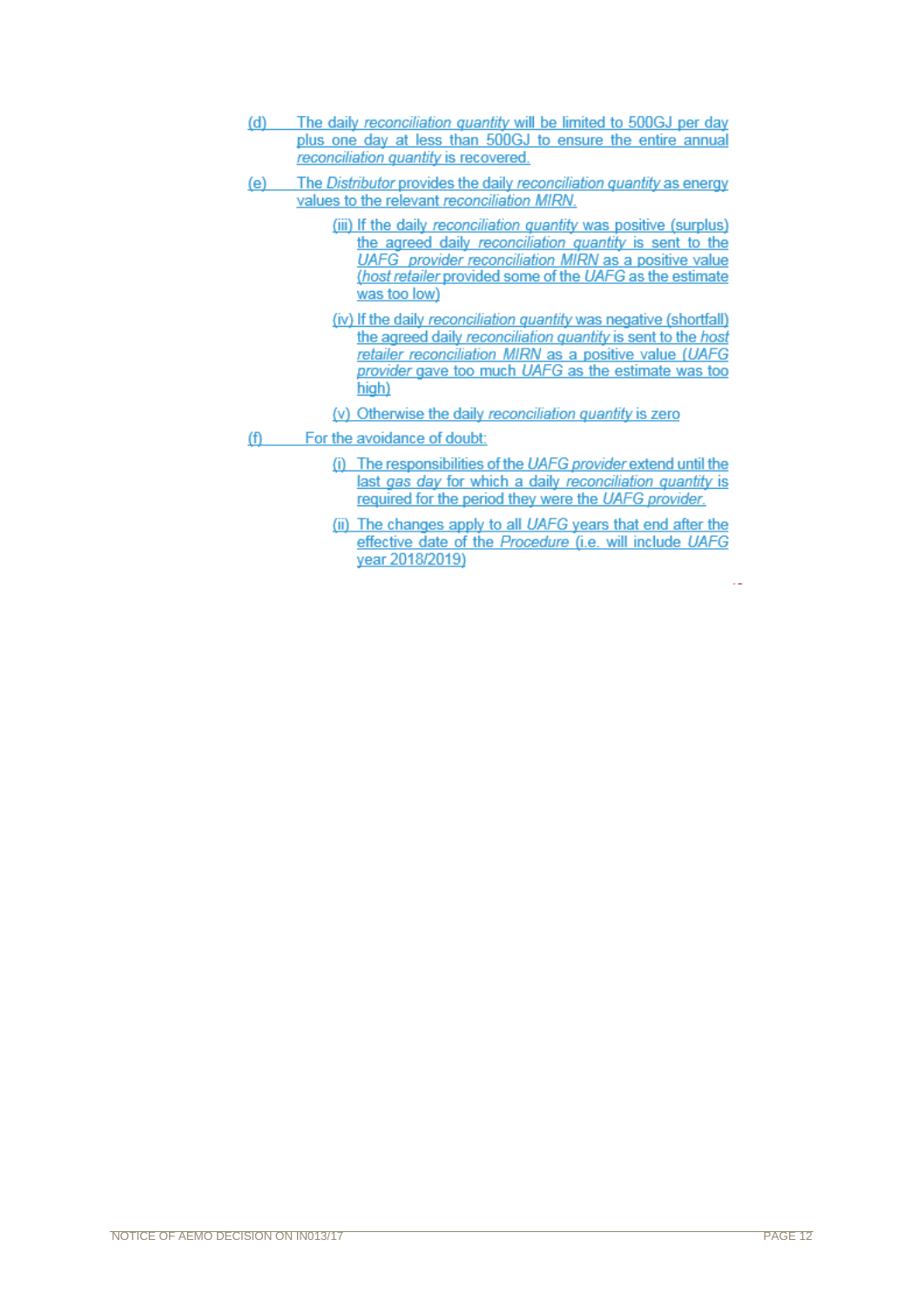## **ATTACHMENT C**

# **Proposed changes: Technical Protocol**  Red strikeout means delete and blue underline means insert

### **Participant Build Pack 4.**

#### 5.13 Distribution Unaccounted for gas UAFG

This section details the transactions to be used for the UAFG process described in the chapter 11 of the Queensland Retail Market Procedures (RMP).

#### 5.13.1 CTM injection report (T600)

This section describes the transactions by which:

(i) AEMO provides consumed energy for custody transfer meter's to the Distributor under clause 11.6.1 of the RMP;

(ii) The distributor provides the consumed energy for custody transfer meter's to the usages under clause 11.6.2 (a) of the RMP.

| <b>Transaction Definition</b><br>Table cross-reference | 600 CTM Injection Report                                                                  |
|--------------------------------------------------------|-------------------------------------------------------------------------------------------|
| <b>Trigger</b>                                         | 10 business days of issuing the nine calendar month revision for June<br>of the UAFG year |
| Pre-conditions                                         | None                                                                                      |
| Post-conditions                                        | None                                                                                      |
| Transaction<br>acknowledgment<br>specific event codes  | None                                                                                      |

| Transaction:          | 600 CTM Injection Report |
|-----------------------|--------------------------|
| <b>Received From:</b> | <b>AEMO</b>              |
| Sent To:              | <b>Distributor</b>       |

| <b>Data Element</b> | Mandatory/Optional/Not<br><b>Required</b> | <b>Usage</b>                                              |
|---------------------|-------------------------------------------|-----------------------------------------------------------|
| uafq year           | M                                         | YYYY YY<br><b>Current UAFG year</b><br>2018 19<br>2019 20 |
| <b>State</b>        | M                                         | QLD                                                       |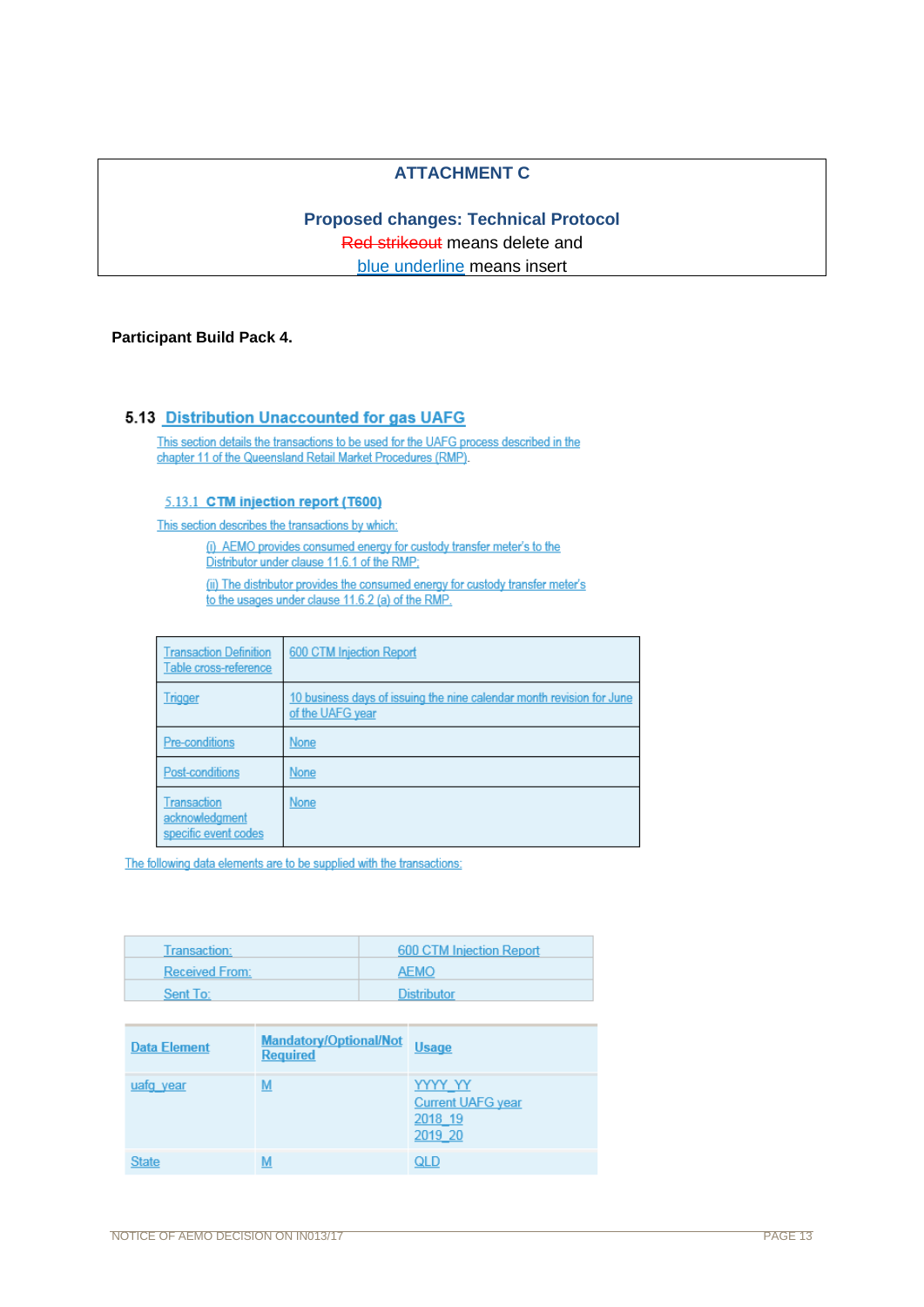| <b>Data Element</b>  | <b>Mandatory/Optional/Not</b><br><b>Required</b> | <b>Usage</b>                                                                                  |
|----------------------|--------------------------------------------------|-----------------------------------------------------------------------------------------------|
| statement version id | M                                                | Monthly statement version used<br>for ini qi                                                  |
| version from date    | M                                                |                                                                                               |
| version to-date      | M                                                |                                                                                               |
| <u>Inj qi</u>        | M                                                | <b>Aggregated Injections by</b><br>Distributor by Withdrawal Zone<br>for UAFG Year (positive) |
| Distributor id       | M                                                |                                                                                               |
| Distributor name     | M                                                |                                                                                               |
| Wd zone id           | M                                                |                                                                                               |
| Wd zone name         | M                                                |                                                                                               |
| created date         | M                                                |                                                                                               |

# 5.13.2 Meter readings for basic meters (T605)

This section describes the transactions by which the distributor is to provide the meter readings to users.

| Transaction<br><b>Definition</b>                                | 605 Meter readings for basic meters      |
|-----------------------------------------------------------------|------------------------------------------|
| Table cross-<br>reference                                       |                                          |
| <b>Trigger</b>                                                  | Receipt of the T600 CTM Injection Report |
| <b>Pre-conditions</b>                                           | <b>None</b>                              |
| <b>Post-conditions</b>                                          | <b>None</b>                              |
| <b>Transaction</b><br>acknowledgment<br>specific event<br>codes | <b>None</b>                              |

| Transaction: | 605 Meter readings for basic |
|--------------|------------------------------|
|              | meters                       |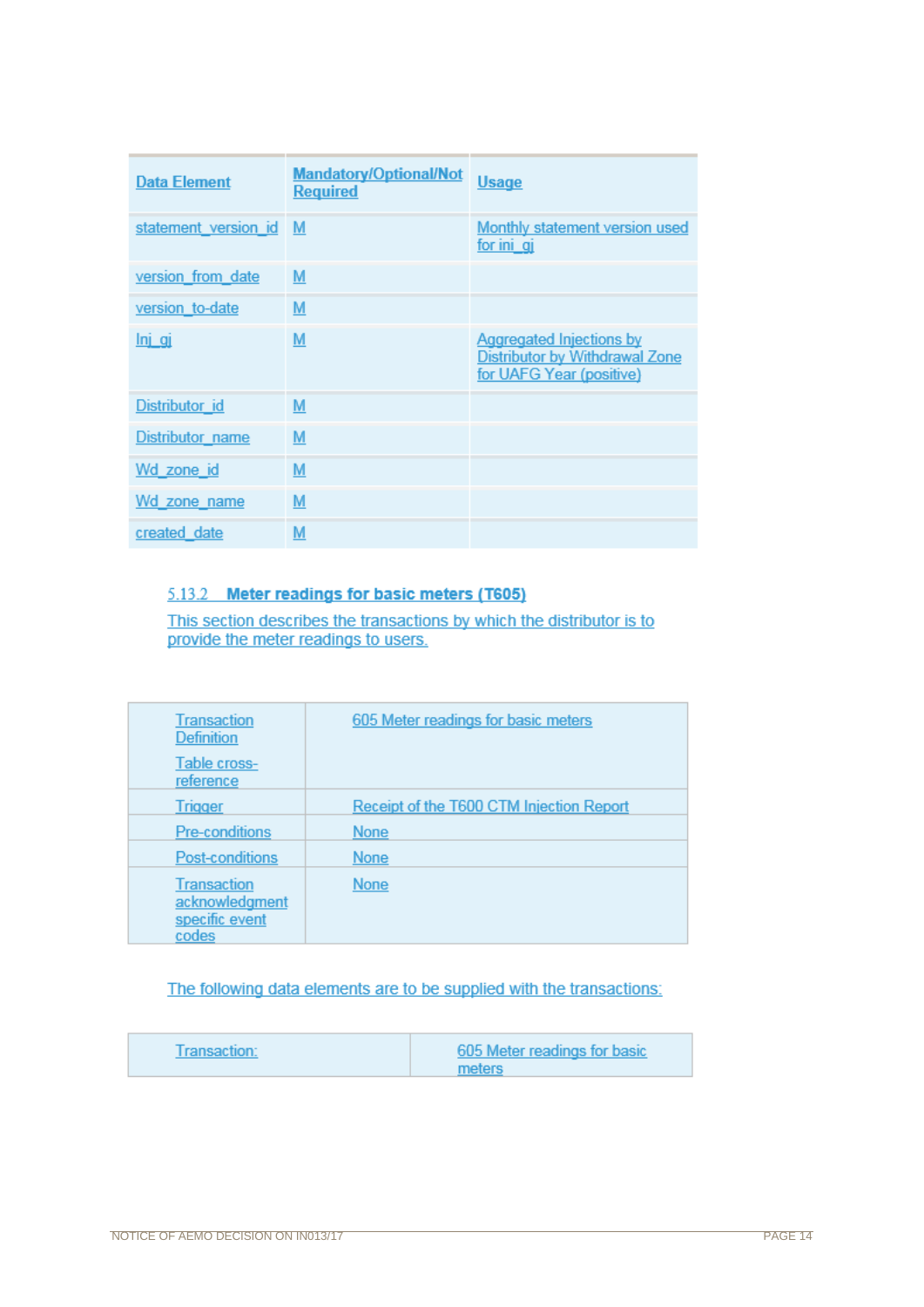| <b>Received From:</b> | <b>Distributor</b> |
|-----------------------|--------------------|
| Sent To:              | Retailer           |

| <b>Data Element</b>         | Mandatory/   | Usage                       |
|-----------------------------|--------------|-----------------------------|
|                             | Optional/Not |                             |
|                             | Required     |                             |
| <b>MIRN</b>                 | M            |                             |
| <b>Invoice Number</b>       | M            |                             |
| <b>Transaction Id</b>       | M            |                             |
| <b>Transaction Date</b>     | M            |                             |
| <b>Adjustment Indicator</b> | M            | $C =$ Cancelled transaction |
|                             |              | $R =$ Rebilled transaction  |
|                             |              | $N =$ New transaction       |
| Period                      | M            |                             |
| <b>Billing Days</b>         | M            |                             |
| <b>Type of Read</b>         | M            | $A =$ Actual                |
|                             |              | $E =$ Estimated             |
|                             |              | $S =$ Substituted           |
|                             |              | $C =$ Customer own read     |
| <b>Consumption MJ</b>       | M            |                             |
| <b>Current Read Date</b>    | M            |                             |
| <b>Previous Read Date</b>   | M            |                             |
| <b>Distributor ID</b>       | M            |                             |
| <b>Network Tariff Code</b>  | M            |                             |
| <b>Current NSL Split</b>    | O            |                             |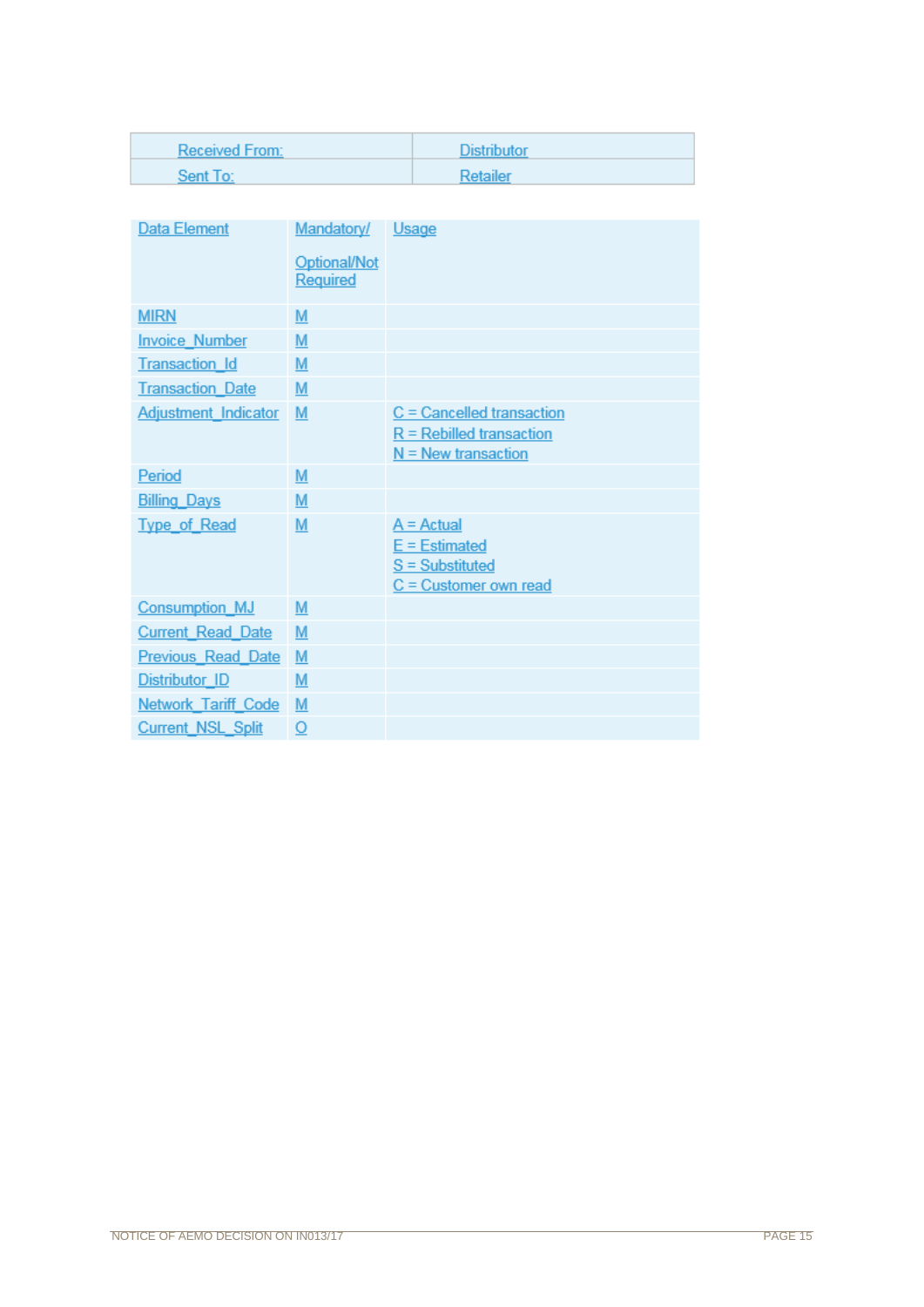## 5.13.3 Queries on data issues (T610)

This section describes the transactions by which the Users submit queries if they find any issues in the consumption data provided by Distributors.

| <b>Transaction Definition</b><br>Table cross-reference       | 610 Queries on data issues           |
|--------------------------------------------------------------|--------------------------------------|
|                                                              |                                      |
| <b>Trigger</b>                                               | Receipt meter readings for UAFG year |
| <b>Pre-conditions</b>                                        | None                                 |
| Post-conditions                                              | None                                 |
| <b>Transaction</b><br>acknowledgment specific<br>event codes | None                                 |

| Transaction:   | 610 Queries on data issues |
|----------------|----------------------------|
| Received From: | Retailer                   |
| Sent To:       | Distributor                |

| <b>Data Element</b>         | <b>Mandatory/</b>   | <b>Usage</b> |
|-----------------------------|---------------------|--------------|
|                             | <b>Optional/Not</b> |              |
|                             | <b>Required</b>     |              |
| <b>MIRN</b>                 | M                   |              |
| <b>Invoice Number</b>       | $M$                 |              |
| <b>Transaction ID</b>       | $M$                 |              |
| <b>Transaction Date</b>     | M                   |              |
| <b>Adjustment Indicator</b> | M                   |              |
| Period                      | $M$                 |              |
| <b>Billing Days</b>         | M                   |              |
| <b>Type of Read</b>         | M                   |              |
| <b>Consumption MJ</b>       | $M$                 |              |
| <b>Current Read Date</b>    | M                   |              |
| <b>Previous Read Date</b>   | M                   |              |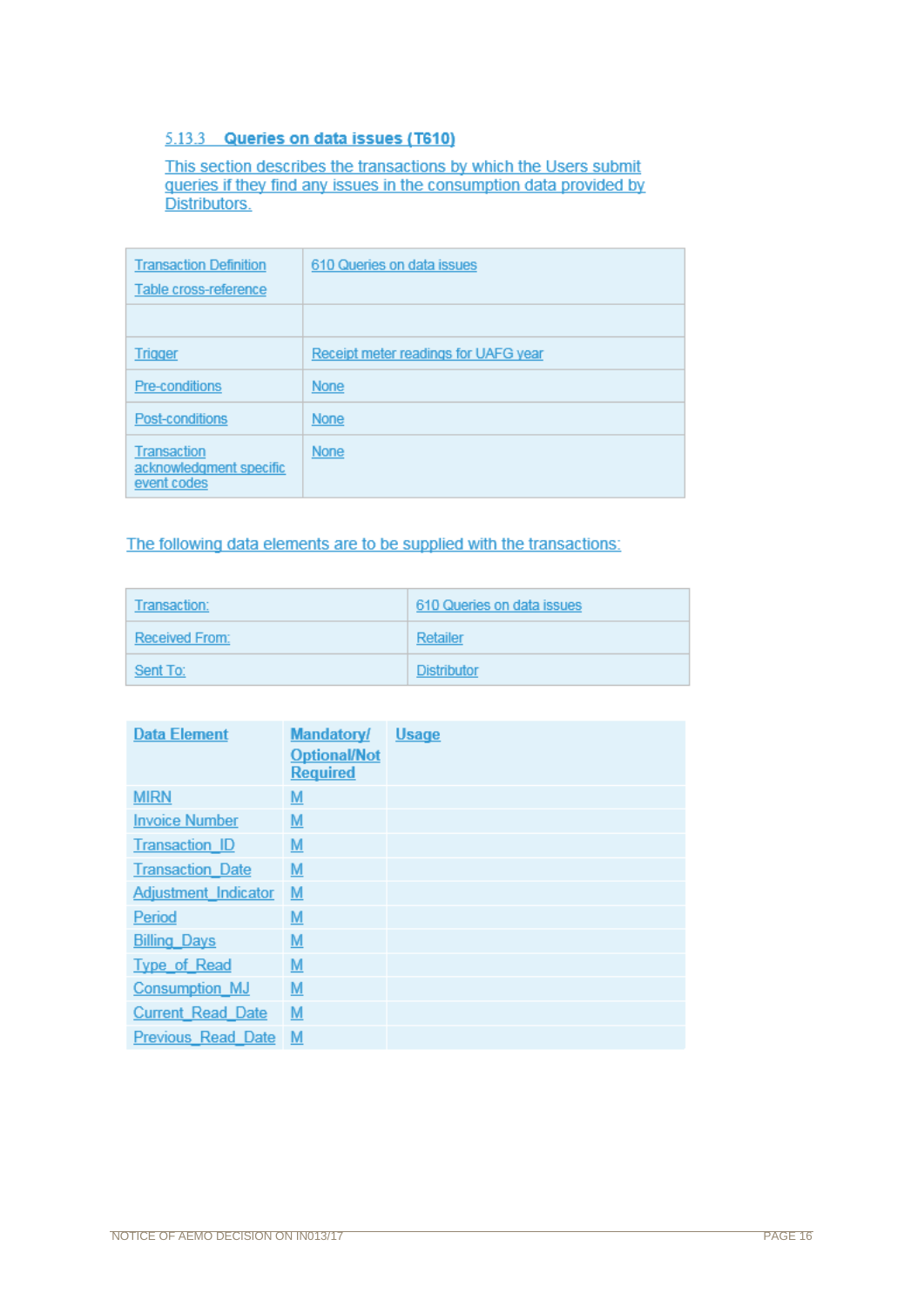| <b>Data Element</b>        | <b>Mandatory/</b><br><b>Optional/Not</b><br><b>Required</b> | <b>Usage</b>                        |
|----------------------------|-------------------------------------------------------------|-------------------------------------|
| <b>Distributor ID</b>      | <u>м</u>                                                    |                                     |
| <b>Network Tariff Code</b> | <u>M</u>                                                    |                                     |
| <b>Current NSL Split</b>   |                                                             |                                     |
| <b>Comments</b>            | <u>М</u>                                                    | <b>User Comments on Data issues</b> |

# 5.13.4 Reconciliation quantity (T615)

This section describes the transactions by which AEMO will provide the data to the distributor, UAFG Provider and the host retailer.

| <b>Transaction</b><br><b>Definition</b>                         | 615 Reconciliation quantity            |
|-----------------------------------------------------------------|----------------------------------------|
| Table cross-<br>reference                                       |                                        |
| <b>Trigger</b>                                                  | Receipt of the agreed consumption data |
| Pre-conditions                                                  | <b>None</b>                            |
| Post-conditions                                                 | <b>None</b>                            |
| <b>Transaction</b><br>acknowledgment<br>specific event<br>codes | <b>None</b>                            |

| Transaction:          | 615 Reconciliation quantity               |
|-----------------------|-------------------------------------------|
| <b>Received From:</b> | <b>AEMO</b>                               |
| Sent To:              | Distributor/HostRetailer/UAFG<br>Provider |

| <b>Column Name</b> | <b>Mandatory/ Comment</b><br><b>Optional</b> |                                                                  |
|--------------------|----------------------------------------------|------------------------------------------------------------------|
| <b>UAFG Year</b>   | <u>м</u>                                     | <u>YYYY YY</u><br><b>Current UAFG year</b><br>2018 19<br>2019 20 |
| consumption        | м                                            | <u>GJ</u>                                                        |
| Distributor id     | M                                            |                                                                  |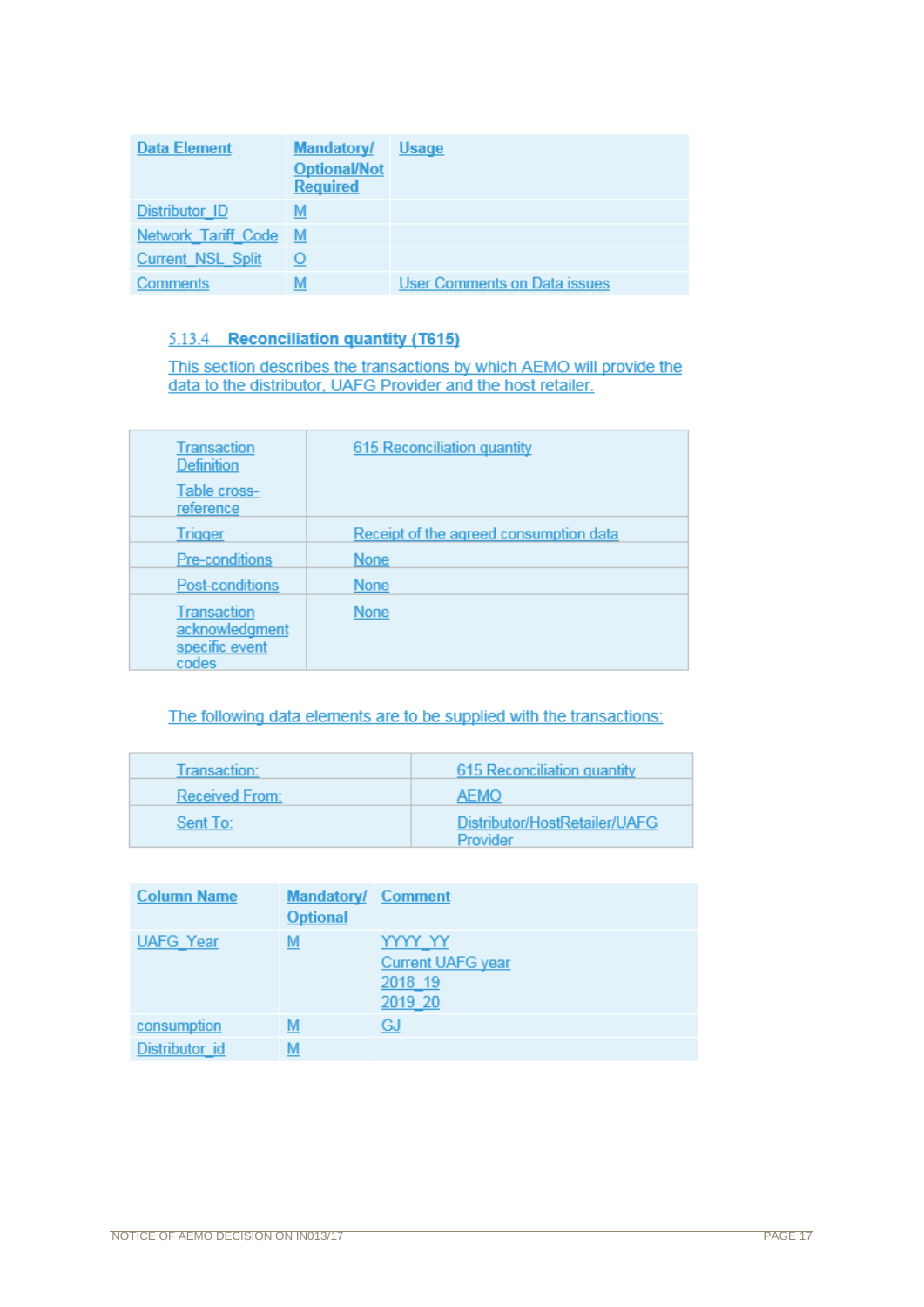| <b>Column Name</b> | <b>Mandatory/ Comment</b><br><b>Optional</b> |  |
|--------------------|----------------------------------------------|--|
| Distributor name   |                                              |  |
| Wd zone id         |                                              |  |
| Wd zone name       |                                              |  |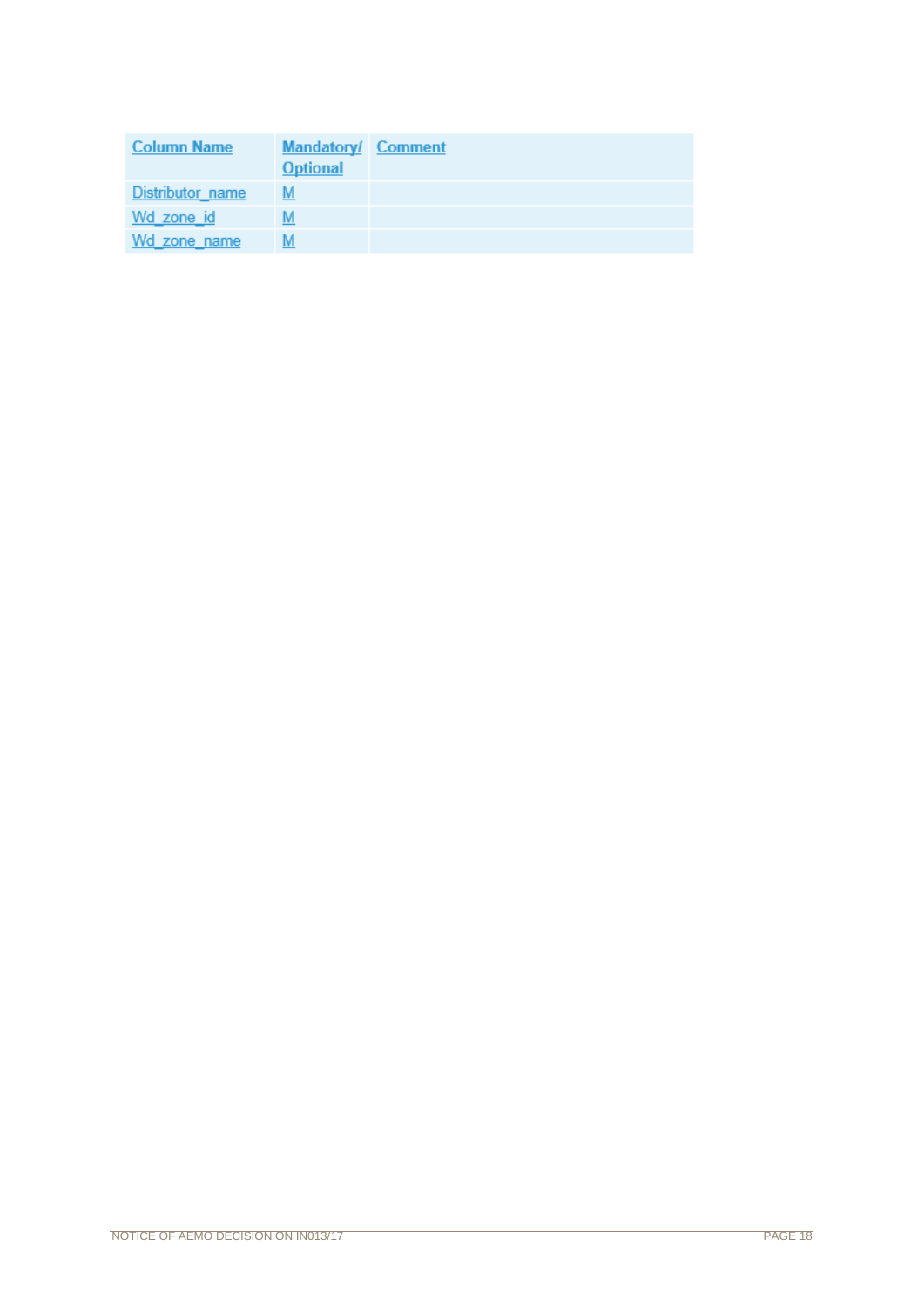|     | 600 | Interval     | <b>GIP</b> | 11.5.1                        |  | <b>CTM</b><br>Injection<br>Report        | 10 <sup>10</sup><br>busin<br>ess<br>days<br>of<br><b>issuin</b><br>q the<br>nine<br>calen<br>$d$ ar<br>mont<br>h.<br>revisi<br>on for<br>June<br>of the<br><b>UAF</b><br>$\overline{\mathtt{G}}$<br>year | <b>AEMO</b>     | <b>Distribut</b><br>$or$ | Provides<br>consumed<br>energy for<br>customer<br>transfer meters<br>to the<br><b>Distributor</b> | M2B              | Email | Udlanca<br><b>State</b><br>statementy<br>annih<br>versionato<br><b><i><u>andate</u></i></b><br>version to<br>date<br>lahai<br>Distributori<br>١d<br><b>Distributor</b><br><b>UGAAR</b><br>Wanzanania<br>Waxaara<br><b>GUAR</b><br>created dat<br>e                                                                                                                                                         | <b>N/A</b> |  |
|-----|-----|--------------|------------|-------------------------------|--|------------------------------------------|----------------------------------------------------------------------------------------------------------------------------------------------------------------------------------------------------------|-----------------|--------------------------|---------------------------------------------------------------------------------------------------|------------------|-------|------------------------------------------------------------------------------------------------------------------------------------------------------------------------------------------------------------------------------------------------------------------------------------------------------------------------------------------------------------------------------------------------------------|------------|--|
| 605 |     | <b>Basic</b> | <b>GIP</b> | 11.5.2<br>$\overline{(a)(i)}$ |  | Meter<br>readings for<br>basic<br>meters | Recei<br>pt of<br>the<br><b>T600</b><br><b>CTM</b><br>Injecti<br>on<br>Repor                                                                                                                             | Distribu<br>tor | <b>Users</b>             | Provides basic<br>meter data to<br>users                                                          | B <sub>2</sub> B |       | Email MIRN<br><b>UNAKRAALL</b><br>UNA<br><b>Januarion</b><br>$\overline{\mathcal{A}}$<br>Jaaraatioo<br>Jak<br>Adjustment<br><b>University</b><br>Period<br>BURGLDOK<br><b>Jacquet Jacques</b><br>æ<br>Consumatio<br>and<br><b><i><u>CULTAINEG</u></i></b><br>achilde<br><b>BURNOUGH</b><br>Garnagh<br><b>Distributor</b><br>a<br><b>Naturation Ta</b><br>University<br><b>CUITERILAIS</b><br><b>Lander</b> | <b>N/A</b> |  |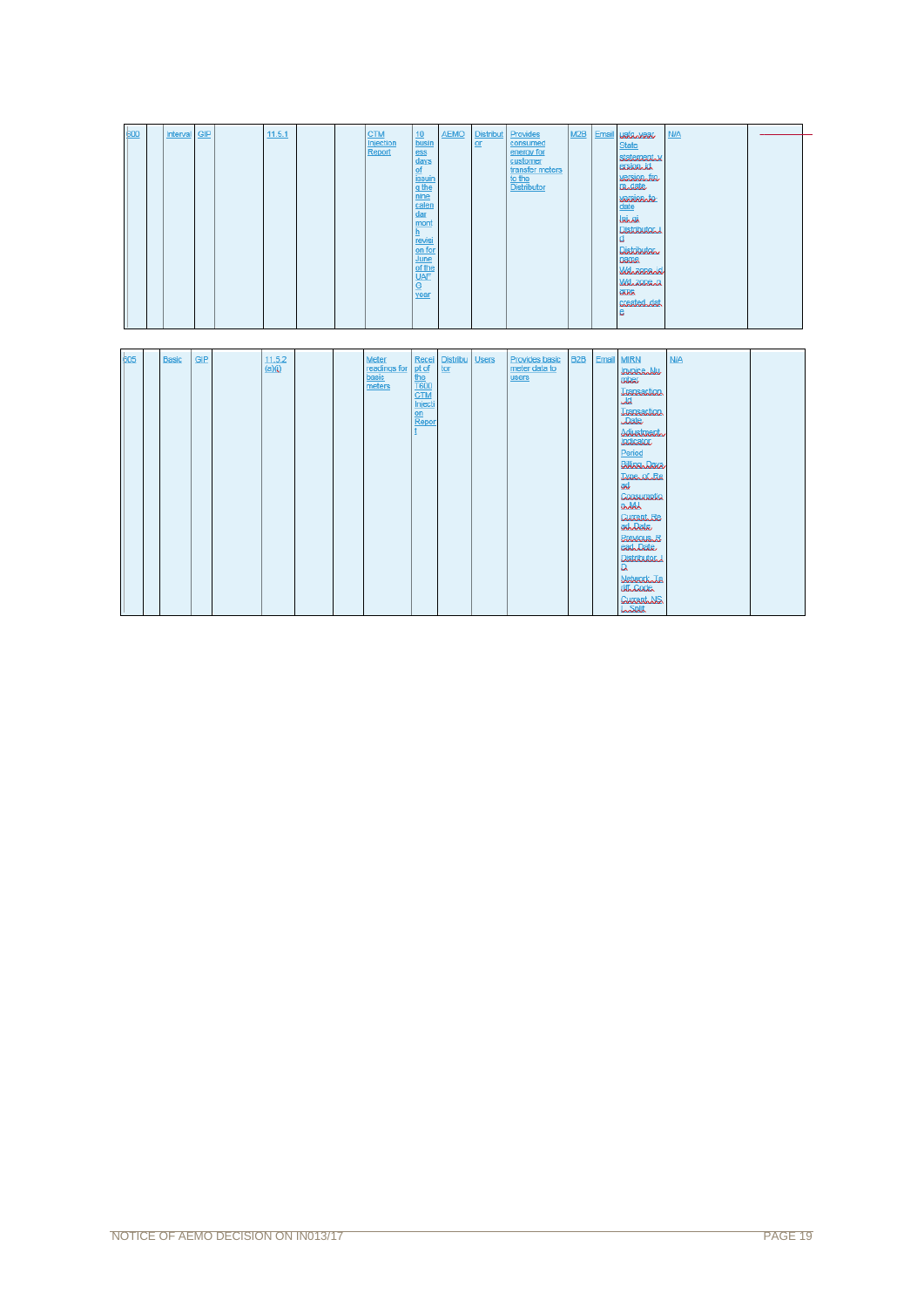| 610 | <b>Both</b> | <b>GIP</b> | 11.5.2<br>$\overline{(c)}$ |  | Queries on<br>data issues   | Recei<br>pt<br>meter<br>readi<br>nqs<br>for<br>UAF<br>G<br>$\frac{1}{2}$ | <b>User</b> | <b>Distribut</b><br>or       | Queries<br>provided meter<br>data                                                                     | B <sub>2</sub> B | Email | <b>MIRN</b><br>Invoice<br><b>Number</b><br>Japania<br>JR<br><b><i><u>Janaaction</u></i></b><br>Jak<br>Adjustment<br>inhan<br>Period<br>BULARING<br><b>Jackson Jackson</b><br>ad.<br>Consumation<br>ander<br><b>CURRAL</b> Be<br>athlate<br><b>BUGNAUGH</b><br>cad Date<br>Distributan<br>D.<br>Naturalizata<br>Unharia | <b>N/A</b> |  |
|-----|-------------|------------|----------------------------|--|-----------------------------|--------------------------------------------------------------------------|-------------|------------------------------|-------------------------------------------------------------------------------------------------------|------------------|-------|------------------------------------------------------------------------------------------------------------------------------------------------------------------------------------------------------------------------------------------------------------------------------------------------------------------------|------------|--|
| 615 | <b>Both</b> | GIP        | 11.5.3                     |  | Reconciliati<br>on quantity | Recei<br>pt of<br>the<br>agree<br>d<br>consu<br>mptio<br>n<br>data       | <b>AEMO</b> | <b>Distribut</b><br>or/Users | Provides<br>reconciliation<br>quantity and<br>advises<br>whether it is in<br>surplus or<br>shortfall. | B <sub>2</sub> B | Email | <b><i>UAFGNER</i></b><br>consumptio<br>n<br>Distributori<br>d<br>Distributor<br><b>DONAG</b><br>Wanzarenia<br>Walzamana<br><b>aus</b>                                                                                                                                                                                  |            |  |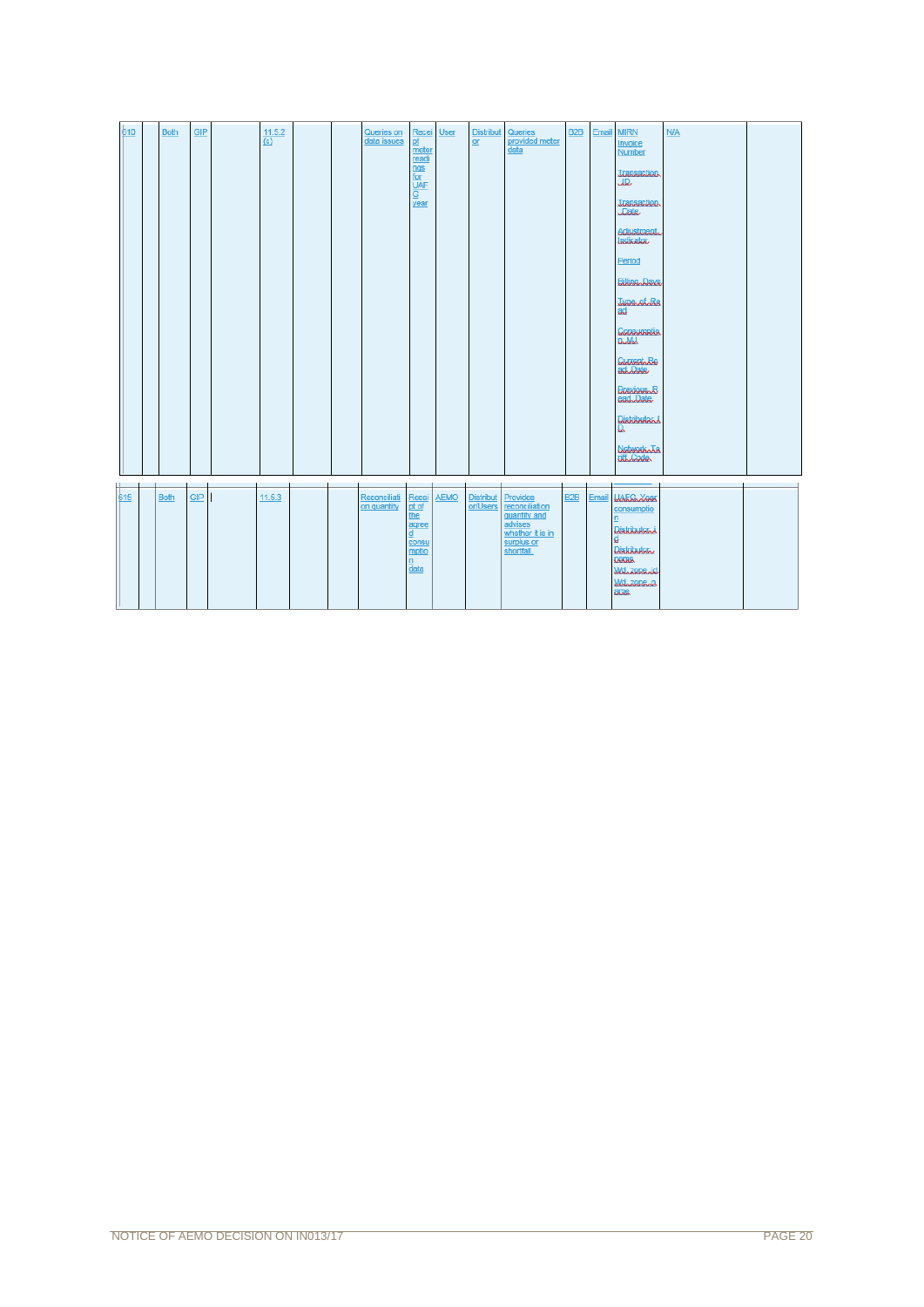29 September 1 September 20178. GIP Item # Category **Documents** Version Retail Market Procedures  $\mathbf{1}$ Queensland Retail Market Procedures  $145.0$ (Queensland)  $\overline{t_{\rm tho} \wedge t}$  $\frac{1}{2}$  $\frac{1}{\sqrt{16}}$  Destinia  $\frac{1}{2}$  Duild τ

Gas Interface Protocol artefacts to take effect as of

| 2  | Participants Build Pack 4                                                              | The Queensland Specific Participant Build<br>Pack 4                                                                                                                                                       | 101.0 |
|----|----------------------------------------------------------------------------------------|-----------------------------------------------------------------------------------------------------------------------------------------------------------------------------------------------------------|-------|
| 3  | Deleted                                                                                |                                                                                                                                                                                                           |       |
| 4  | Participant Build Pack 1                                                               | AEMO Process Flow Table of Transactions<br>This contains: - Table of Transactions, Table<br>of Elements, List of Job Enquiry Codes,<br>Address Elements and MIRN and Meter<br>states.                     | 3.5   |
| 5  | Participant Build Pack 1                                                               | Process Flow Diagrams                                                                                                                                                                                     | 3.6   |
| 6  | Participant Build Pack 1                                                               | CSV Data Format Specification                                                                                                                                                                             | 3.4   |
| 7  | Participant Build Pack 2                                                               | Participant Build Pack 2 Interface Definitions                                                                                                                                                            | 3.5   |
| 8  | Participant Build Pack 2                                                               | Participant Build Pack 2 Usage Guide                                                                                                                                                                      | 3.1   |
| 9  | Participant Build Pack 2                                                               | Participant Build Pack 2 Glossary                                                                                                                                                                         | 3.1   |
| 10 | Participant Build Pack 3                                                               | FRC B2B System Specification                                                                                                                                                                              | 3.1   |
| 11 | Participant Build Pack 3                                                               | FRC B2B System Architecture                                                                                                                                                                               | 3.2   |
| 12 | Participant Build Pack 3                                                               | Interface Definitions                                                                                                                                                                                     | 3.6   |
| 13 | Guidelines for Development of A<br>Standard for Energy<br>Transactions in XML (aseXML) | The Guidelines for Development of A<br>Standard for Energy Transactions in XML<br>(aseXML) which participants have subscribed<br>to for Victorian Gas is available from<br>http://www.aemo.com.au/asexml/ | 4.1   |
| 14 | AseXML Schemas                                                                         | The complete set of aseXML schemas and<br>examples which participants have subscribed<br>to for Victorian Gas is available from<br>http://www.aemo.com.au/asexml/                                         | R29   |

AUSTRALIAN ENERGY MARKET CO

 $\overline{u}$